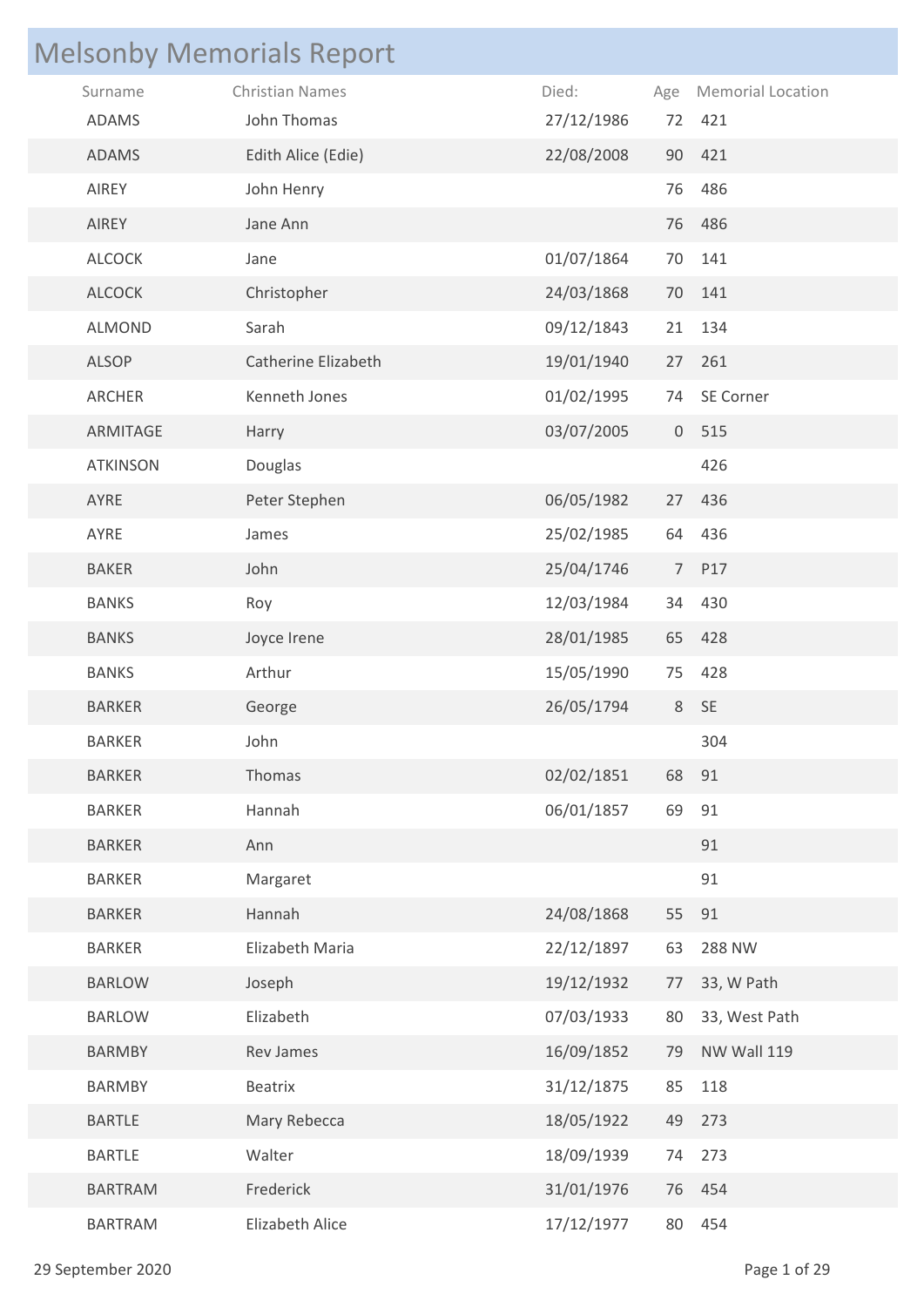| Surname            | <b>Christian Names</b> | Died:      | Age | <b>Memorial Location</b> |
|--------------------|------------------------|------------|-----|--------------------------|
| <b>BATCHELOR</b>   | George                 | 19/09/1852 |     | 76 16                    |
| <b>BELL</b>        | <b>Francis Stanley</b> | 31/01/1944 | 36  | 392                      |
| <b>BELL</b>        | Ralph                  | 18/09/1825 | 55  | 178                      |
| <b>BELL</b>        | Mary                   | 06/09/1829 | 63  | 178                      |
| <b>BELL</b>        | A E Adelaide           | 24/02/1842 | 34  | 178                      |
| <b>BELL</b>        | William                |            |     | 201                      |
| <b>BELL</b>        | William                | 13/06/1765 |     | 202                      |
| <b>BELL</b>        | Ann                    |            |     | 202                      |
| <b>BELL</b>        | Richard                |            |     | 202                      |
| <b>BELL</b>        | Ann                    | 26/10/1792 | 37  | 202                      |
| <b>BELL</b>        | Ann                    | 02/05/1896 | 51  | 165                      |
| <b>BERNES</b>      | Alexander              |            |     | 239                      |
| <b>BERRY</b>       | Norman                 | 02/06/1962 |     | 59 492                   |
| <b>BERRY</b>       | Maud                   | 14/10/1991 | 82  | 492                      |
| <b>BEST</b>        | Sarah                  | 10/05/1865 | 23  | 166                      |
| <b>BEST</b>        | Mary                   | 14/03/1867 | 97  | 166                      |
| <b>BEST</b>        | Jane                   | 11/05/1874 | 74  | 166                      |
| <b>BEST</b>        | Thomas                 | 21/09/1885 | 91  | 166                      |
| <b>BINYON</b>      | <b>Gilbert Clive</b>   | 12/06/1952 | 71  | 389                      |
| <b>BIRKETT</b>     | John                   | 29/07/1829 | 82  | 90                       |
| <b>BIRKETT</b>     | Ann                    | 18/11/1850 | 87  | 90                       |
| <b>BIRTWHISTLE</b> | Pollie                 | 08/12/1921 | 35  | 14                       |
| <b>BONDARENKO</b>  | Simon                  | 24/03/2011 | 85  | 413                      |
| <b>BOOTH</b>       | Kenneth                | 20/07/1931 |     | 372                      |
| <b>BOOTH</b>       | Thomas                 | 06/12/1920 | 47  | 383                      |
| <b>BOOTH</b>       | Ada Mary               | 11/02/1955 | 80  | 383                      |
| <b>BOWES</b>       | Elizabeth              | 07/07/1847 |     | 150                      |
| <b>BOWES</b>       | Ann                    | 20/09/1855 | 8   | 150                      |
| <b>BRAITHWAITE</b> | <b>Beatrice Ellen</b>  | 17/08/1981 | 80  | 438                      |
| <b>BRAITHWAITE</b> | Francis                | 02/08/1987 | 83  | 438                      |
| <b>BRAKENBURY</b>  | Hannah                 |            |     | Interior                 |
| <b>BRITTAIN</b>    | Bertie                 | 12/12/1902 |     | 278                      |
| <b>BROWN</b>       | Joseph                 | 30/04/1818 | 34  | P7                       |
| <b>BROWN</b>       | Ann                    |            |     | 79 P7                    |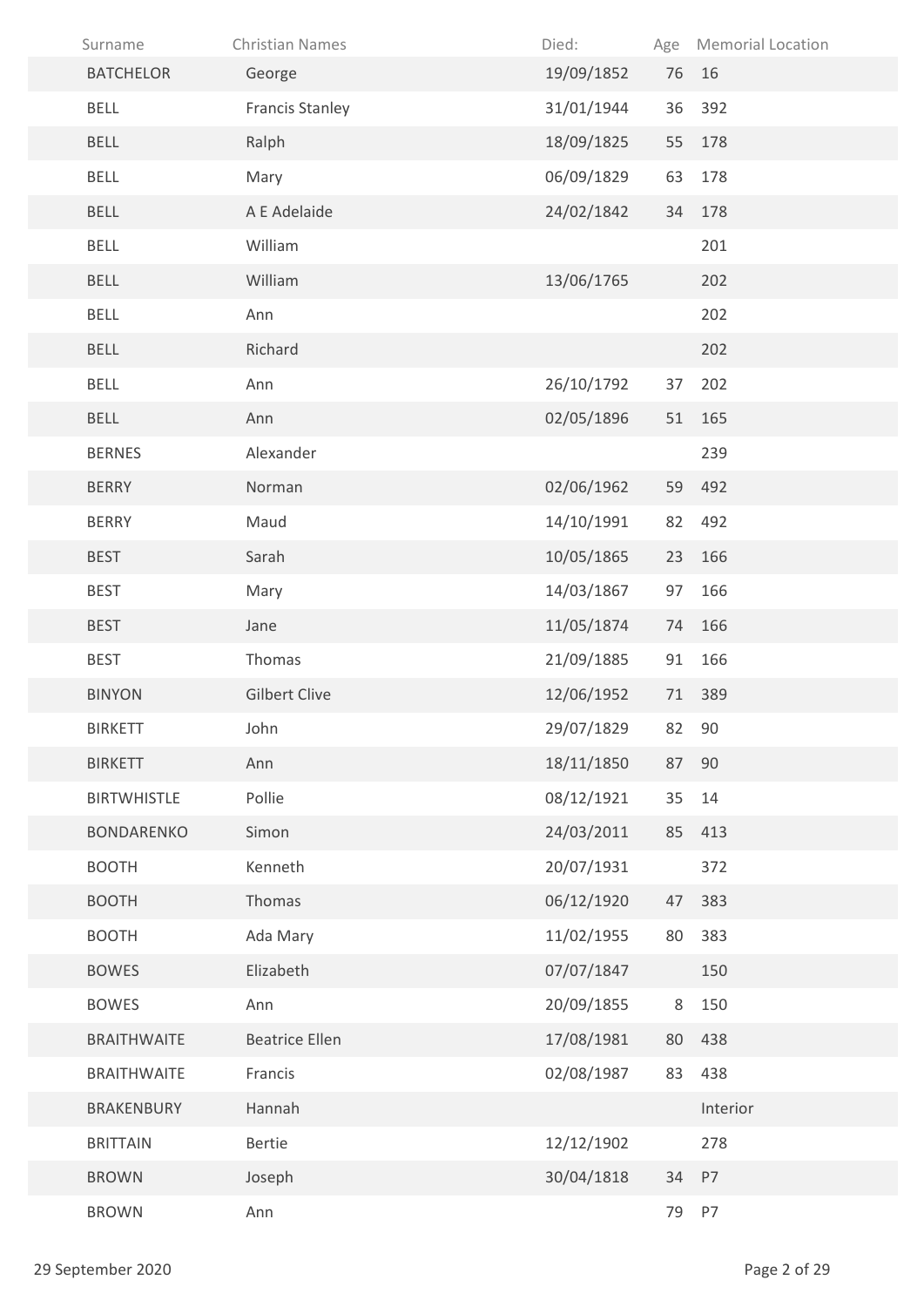| Surname            | <b>Christian Names</b> | Died:      | Age | <b>Memorial Location</b> |
|--------------------|------------------------|------------|-----|--------------------------|
| <b>BROWN</b>       | William                | 09/08/1834 |     | 54 P22                   |
| <b>BROWN</b>       | Jane                   | 04/06/1819 | 43  | P22                      |
| <b>BROWN</b>       | Harry                  | 28/12/1971 | 63  | 464                      |
| <b>BROWN</b>       | Mary                   | 27/09/1992 | 80  | 464                      |
| <b>BROWN</b>       | Alice                  | 24/10/1962 |     | 181                      |
| <b>BROWN</b>       | Rev Jonathan           | 15/08/1981 |     | 181                      |
| <b>BROWN</b>       | Elsie May              | 12/11/1988 |     | 181                      |
| <b>BRUNSKILL</b>   | Jane Ann               | 27/01/1945 | 77  | 267                      |
| <b>BRUNSKILL</b>   | Joseph                 | 07/02/1945 | 81  | 267                      |
| <b>BRUNSKILL</b>   | Lilian Irene           | 04/05/1899 | 0   | 267                      |
| <b>BRUNSKILL</b>   | Edward                 | 19/10/1944 | 22  | 267                      |
| <b>BRUNSKILL</b>   | Margaret               | 15/05/1935 | 73  | NW 281                   |
| <b>BRUNSKILL</b>   | John                   | 07/03/1870 | 37  | <b>NW282</b>             |
| <b>BRUNSKILL</b>   | Mary Elizabeth         | 03/09/1905 | 40  | <b>NW282</b>             |
| <b>BRUNSKILL</b>   | John Johnson           | 08/05/1946 | 76  | NW281                    |
| <b>BUCKLE</b>      | Hannah Dorothy         | 16/11/1906 | 67  | 377                      |
| <b>BUCKLE</b>      | James                  | 06/01/1920 | 72  | 377                      |
| <b>BUCKLE</b>      | Anne                   | 10/06/1923 | 68  | 377                      |
| <b>BUCKTON</b>     | Mary                   | 28/03/1755 | 63  | 184                      |
| <b>BUCKTON</b>     | Thomas                 |            |     | 184                      |
| <b>BULLARD</b>     | John Vincent           | 18/08/1941 | 72  | N Vestry 391             |
| <b>BULLARD</b>     | Alice Maud             | 24/09/1947 | 77  | 391                      |
| <b>BULSEY</b>      | Mary                   |            | 89  | P21                      |
| <b>BUSSEY</b>      | John                   | 01/06/1772 | 72  | P21                      |
| <b>BUSSEY</b>      | Thomas                 | 18/11/1774 |     | 26 P21                   |
| <b>BUSSEY</b>      | Sarah                  | 12/03/1856 | 58  | 135                      |
| <b>BUSSEY</b>      | John                   | 13/09/1882 | 81  | 135                      |
| <b>BUSSEY</b>      | Thomas                 | 13/01/1882 | 54  | 135                      |
| <b>BUSSEY</b>      | George                 | 26/09/1811 | 75  | 136                      |
| <b>BUSSEY</b>      | Dorothy                | 20/12/1825 | 91  | 136                      |
| <b>BUSSEY</b>      | Thomas                 | 01/01/1847 | 70  | 136                      |
| <b>BUTTERFIELD</b> | Ann                    | 31/01/1828 | 83  | 108                      |
| <b>BUTTERFIELD</b> | Christopher            | 21/07/1838 | 88  | 108                      |
| CAIN               | Ann                    | 03/07/1866 |     | 39                       |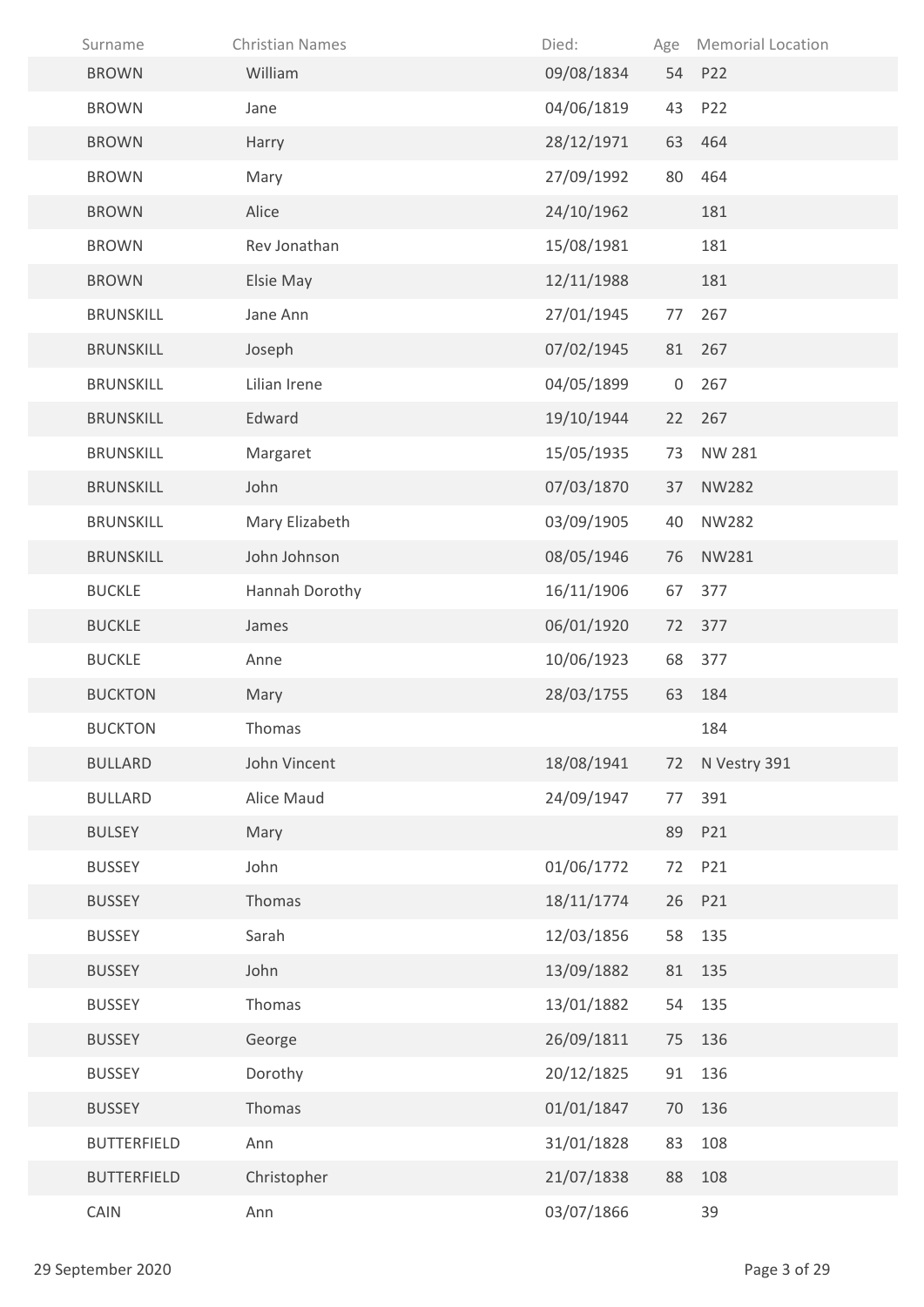| Surname           | <b>Christian Names</b> | Died:      | Age | <b>Memorial Location</b> |
|-------------------|------------------------|------------|-----|--------------------------|
| CAIN              | Elizabeth              | 26/06/1888 |     | 39                       |
| CAIN              | Sarah                  |            |     | 39                       |
| CAIN              | John                   | 07/03/1905 | 82  | 40                       |
| CALVERT           | Christopher            | 23/02/1917 | 76  | $\overline{7}$           |
| CALVERT           | Jane Ann               | 12/06/1922 |     | $\overline{7}$           |
| <b>CANNON</b>     | Lawrence Kennedy       | 31/03/1984 |     | 429                      |
| CARTER            | George Tristram        | 30/06/1876 |     | 68 87                    |
| CARTER            | Catherine              | 18/04/1887 | 77  | 87                       |
| <b>CARTER</b>     | John Tristram          | 01/03/1883 | 27  | 87                       |
| CARTER            | George Pierson         |            |     | 87                       |
| <b>CARVEY</b>     | Annie                  | 28/01/1971 | 81  | 466                      |
| <b>CARVEY</b>     | John Henry             | 28/08/1942 | 62  | 387                      |
| <b>CARVEY</b>     | William                | 02/05/1927 | 53  | 386                      |
| CARVEY            | Ronald Wilfrid         | 12/05/1986 | 50  | 425                      |
| CASSELL           | Edith Ellen            | 01/01/1983 |     | 66 459                   |
| CASSELL           | George                 | 20/06/1983 | 83  | 459                      |
| <b>CATHRICK</b>   | Elizabeth              | 19/06/1892 | 80  | 97                       |
| <b>CATHRICK</b>   | Mary                   | 16/09/1850 | 75  | 97                       |
| <b>CATHRICK</b>   | Mary                   | 03/04/1862 |     | 46 97                    |
| <b>CATHRICK</b>   | Pierson                | 22/03/1856 | 74  | 97                       |
| <b>CATHRICK</b>   | Catherine              | 27/01/1837 | 80  | 105                      |
| <b>CATHRICK</b>   | Peirson                |            |     | Interior                 |
| <b>CATHRICK</b>   |                        |            |     | Interior                 |
| CATTERSON         | Robert                 | 20/03/1881 | 47  | 142                      |
| CATTERSON         | Mary                   | 25/02/1890 | 59  | 142                      |
| CATTERSON         | Joseph                 | 02/06/1897 | 30  | 142                      |
| <b>CHAMBERS</b>   | Margaret Wilson Morton | 05/06/2005 | 84  | N Wall                   |
| CHAPMAN           | Mary                   | 12/02/1847 | 21  | 78                       |
| CHAPMAN           | Sarah                  | 23/01/1891 | 63  | 78                       |
| CHAPMAN           | Frances                |            |     | 78                       |
| CHAPMAN           | George                 | 15/12/1842 | 12  | 78                       |
| CHRISTELOW        | Ann                    | 29/01/1931 | 80  | 77                       |
| <b>CHRISTELOW</b> | Mary                   | 22/12/1916 | 81  | 77                       |
| CHRISTELOW        | Margaret               | 01/12/1912 | 60  | 86                       |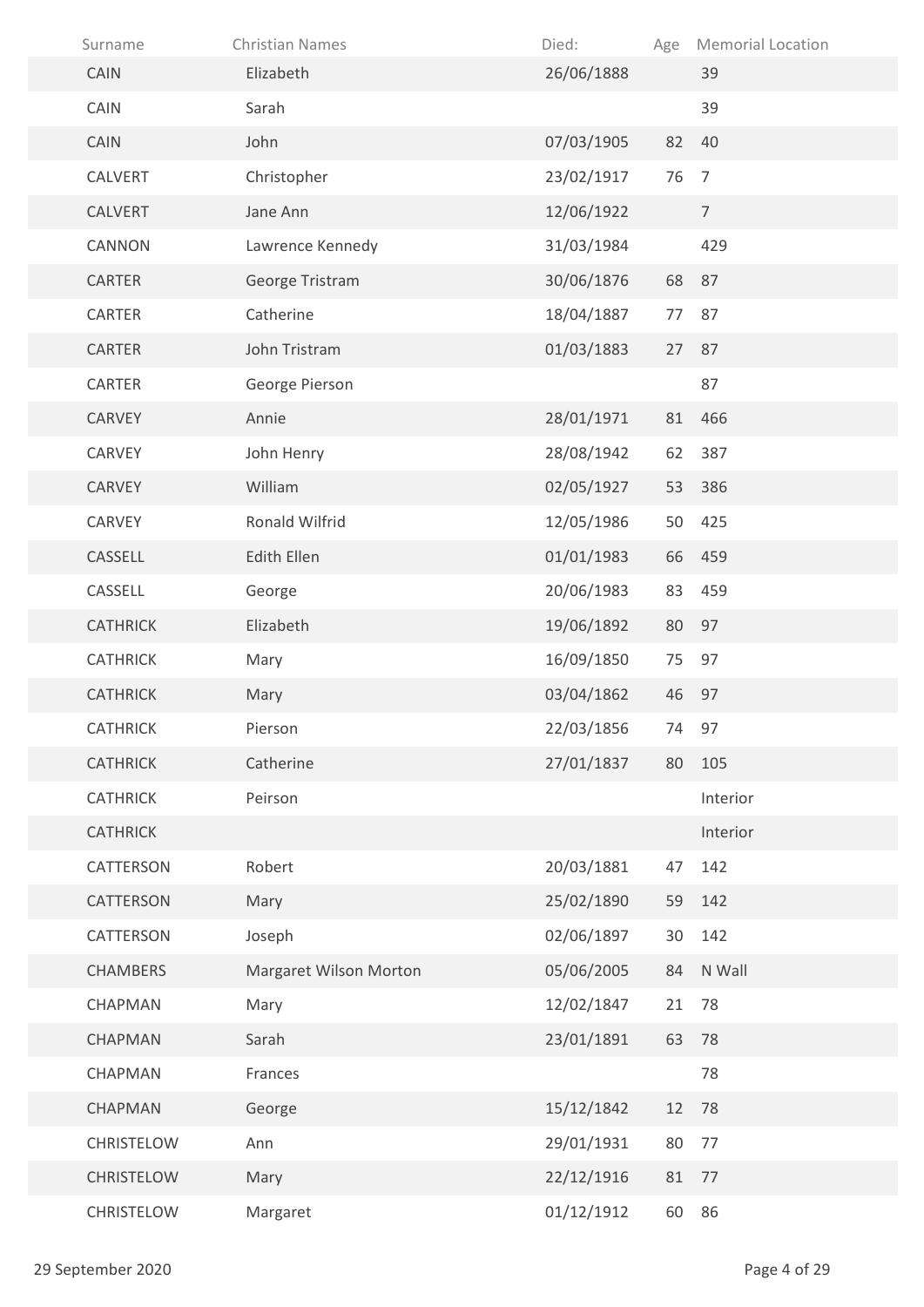| Surname           | <b>Christian Names</b> | Died:      |      | Age Memorial Location |
|-------------------|------------------------|------------|------|-----------------------|
| <b>CHRISTELOW</b> | Elizabeth Mary         | 22/03/1901 |      | 16 86                 |
| <b>CHRISTELOW</b> | George Henry           | 18/09/1890 | 1    | 86                    |
| <b>CHRISTELOW</b> | Matthew                | 14/06/1920 |      | 67 86                 |
| <b>CLARK</b>      | William                | 08/03/1865 | 67   | 37                    |
| <b>CLARK</b>      | Mary                   | 28/11/1875 | 78   | 37                    |
| <b>CLARK</b>      | Elizabeth              | 05/02/1911 | 71   | 37                    |
| <b>CLARK</b>      | Hannah                 | 09/05/1913 |      | 78 37                 |
| <b>CLEMENT</b>    | Elizabeth              | 06/09/1893 | 76   | 144                   |
| <b>CLOSE</b>      | James                  | 16/10/1854 | 62 4 |                       |
| CLOSE             | Elizabeth              | 19/06/1867 | 68   | $\overline{4}$        |
| <b>CLOSE</b>      | Elizabeth              | 15/05/1863 | 29 4 |                       |
| COATES            | Hugh                   | 03/04/1873 | 79   | 18                    |
| <b>COATES</b>     | Mary                   | 09/09/1871 | 79   | 18                    |
| COATES            | John                   | 01/07/2019 | 78   | 402                   |
| <b>COATES</b>     | John                   | 10/01/1974 |      | 457                   |
| COATES            | Eleanor                | 17/10/2003 |      | 457                   |
| <b>COCKFIELD</b>  | John                   | 11/01/1908 | 64   | 370                   |
| <b>COCKFIELD</b>  | Elizabeth              | 06/03/1927 | 82   | 370                   |
| <b>COCKFIELD</b>  | George                 | 25/11/1928 |      | 373                   |
| COCKFIELD         | Eleanor                | 02/02/1919 |      | 374                   |
| <b>COCKFIELD</b>  | Eleanor                | 02/02/1919 |      | 375                   |
| COCKFIELD         | Elizabeth              | 20/03/1868 | 50   | 102                   |
| <b>COCKFIELD</b>  | James                  | 26/02/1885 | 77   | 102                   |
| <b>COCKIN</b>     | Margaret               | 04/06/1777 | 84   | North Aisle           |
| <b>COCKIN</b>     | William                | 17/10/1760 | 80   | North Aisle           |
| CONE              | Patricia               | 11/03/2020 |      | 525                   |
| CONE              | Harry                  |            |      | 526                   |
| COOK              | George                 | 14/08/1991 | 80   | 418                   |
| COOK              | Harold (Tat)           | 10/01/2000 | 70   | 395                   |
| COOK              | Joan                   | 16/09/2003 | 70   | 395                   |
| COOK              | Joan                   |            |      | 395                   |
| <b>CORNER</b>     | Thomas                 | 14/11/1870 | 75   | 8                     |
| CORNER            | Ann                    | 09/09/1880 | 77   | 8                     |
| COWE              | James                  | 15/04/1873 | 79   | 50                    |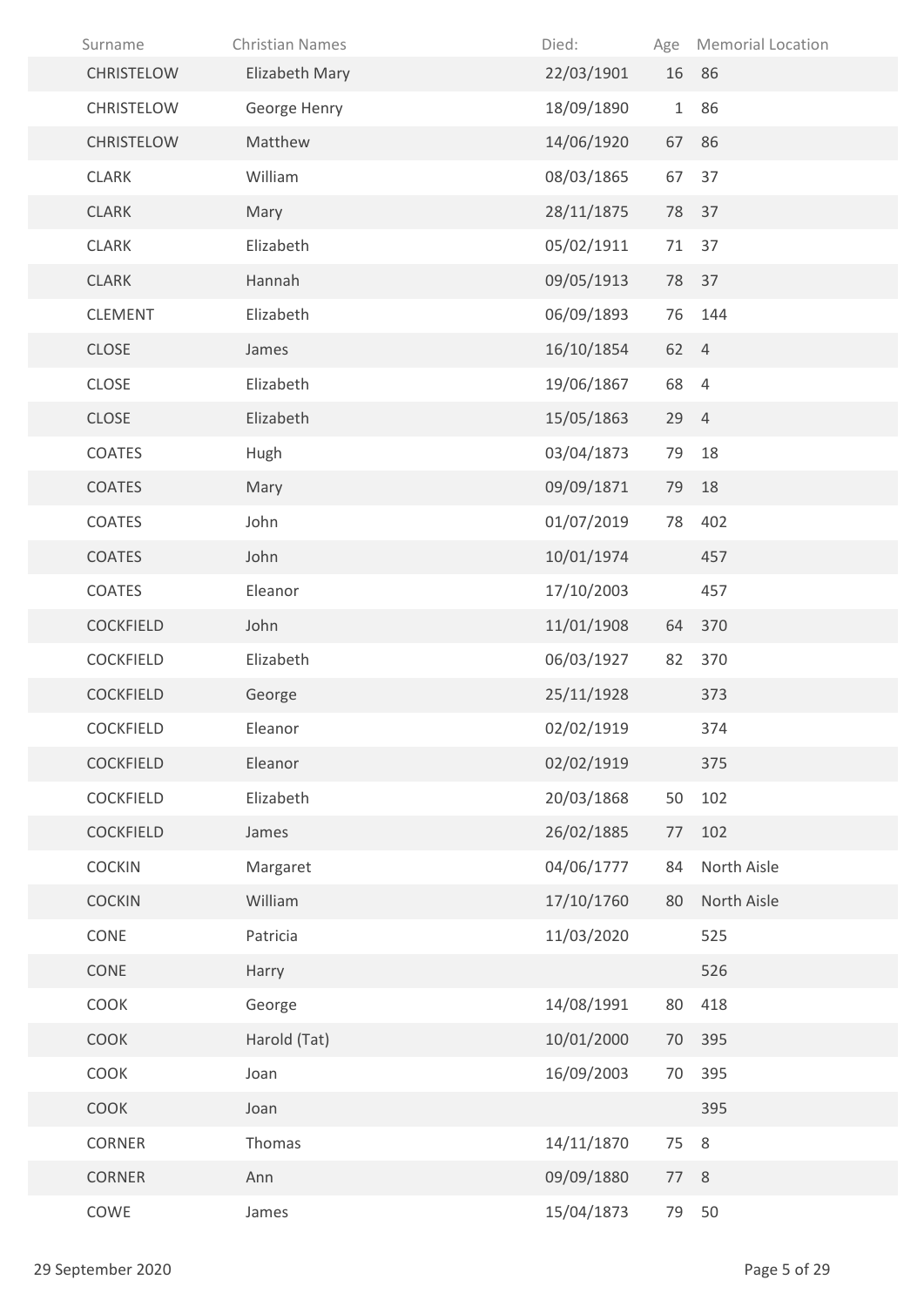| Surname          | <b>Christian Names</b>            | Died:      | Age | <b>Memorial Location</b> |
|------------------|-----------------------------------|------------|-----|--------------------------|
| COWE             | Mary                              | 15/04/1870 |     | 74 50                    |
| COWE             | Mary                              | 06/12/1832 | 6   | 50                       |
| COWE             | James                             | 05/03/1879 | 42  | 50                       |
| COWE             | Henry                             | 24/11/1883 | 24  | 50                       |
| <b>CRAGGS</b>    | Matthew                           | 11/06/1965 |     | 487                      |
| CRAGGS           | Lizzie                            | 07/07/1977 |     | 487                      |
| <b>CRAGGS</b>    | Dennis                            | 25/09/1997 | 62  | 409                      |
| <b>CRAGGS</b>    | Dennis                            | 25/09/1997 | 62  | 409                      |
| <b>CRAGGS</b>    | Hubert                            | 06/01/2018 | 87  | 432                      |
| <b>CROFT</b>     | Henry                             | 01/06/1904 | 47  | 368                      |
| <b>CUMMINS</b>   | Robert                            | 16/02/1969 | 70  | 476                      |
| <b>CUMMINS</b>   | Winifred May                      | 08/08/1972 | 70  | 476                      |
| <b>CURRIE</b>    | Ellen Thomson                     | 26/01/1971 | 70  | 469                      |
| <b>CURRIE</b>    | Hugh Balderson                    | 05/05/1972 | 80  | 469                      |
| <b>CURRIE</b>    | Theresa Jeannie Frances Joanne    | 21/09/2007 | 73  | 469                      |
| <b>CURRIE</b>    | Elsie                             | 04/01/2004 | 75  | 427                      |
| <b>CURRIE</b>    | Thomas Todd McCullough            | 29/09/1985 |     | 60 427                   |
| DALE             | George                            |            |     | South West               |
| <b>DAVISON</b>   | Ivy                               | 23/10/1981 | 57  | 437                      |
| <b>DAVISON</b>   | Helen Florence (Formerly Johnson) | 18/03/2013 |     | 447                      |
| <b>DAVISON</b>   | Thomas Edward                     | 13/10/2000 | 78  | 437                      |
| <b>DAWKES</b>    | Maurice Kenneth                   |            |     | 522                      |
| <b>DAWSON</b>    | Eric William                      | 09/11/1989 | 60  | 503                      |
| <b>DAWSON</b>    | Hilda Iris                        | 20/10/2015 | 86  | 503                      |
| <b>DENT</b>      | Sarah                             | 02/04/1919 |     | 92 West, path            |
| <b>DENT</b>      | James                             | 16/04/1899 | 75  | 289                      |
| <b>DENT</b>      | Sarah Ann                         | 03/04/1899 | 46  | 289 NW                   |
| <b>DIAMOND</b>   | Morris James                      | 20/04/1987 | 55  | 420                      |
| <b>DIAMOND</b>   | Audrey                            | 25/09/2006 | 70  | 420                      |
| <b>DICKINSON</b> | John                              | 23/12/1865 | 46  | 153                      |
| <b>DICKINSON</b> | John Walton                       | 26/05/1895 | 30  | 153                      |
| <b>DICKINSON</b> | Margaret                          |            |     | 153                      |
| <b>DICKINSON</b> | Robert                            |            |     | 153                      |
| <b>DICKINSON</b> | Charlotte                         |            |     | 153                      |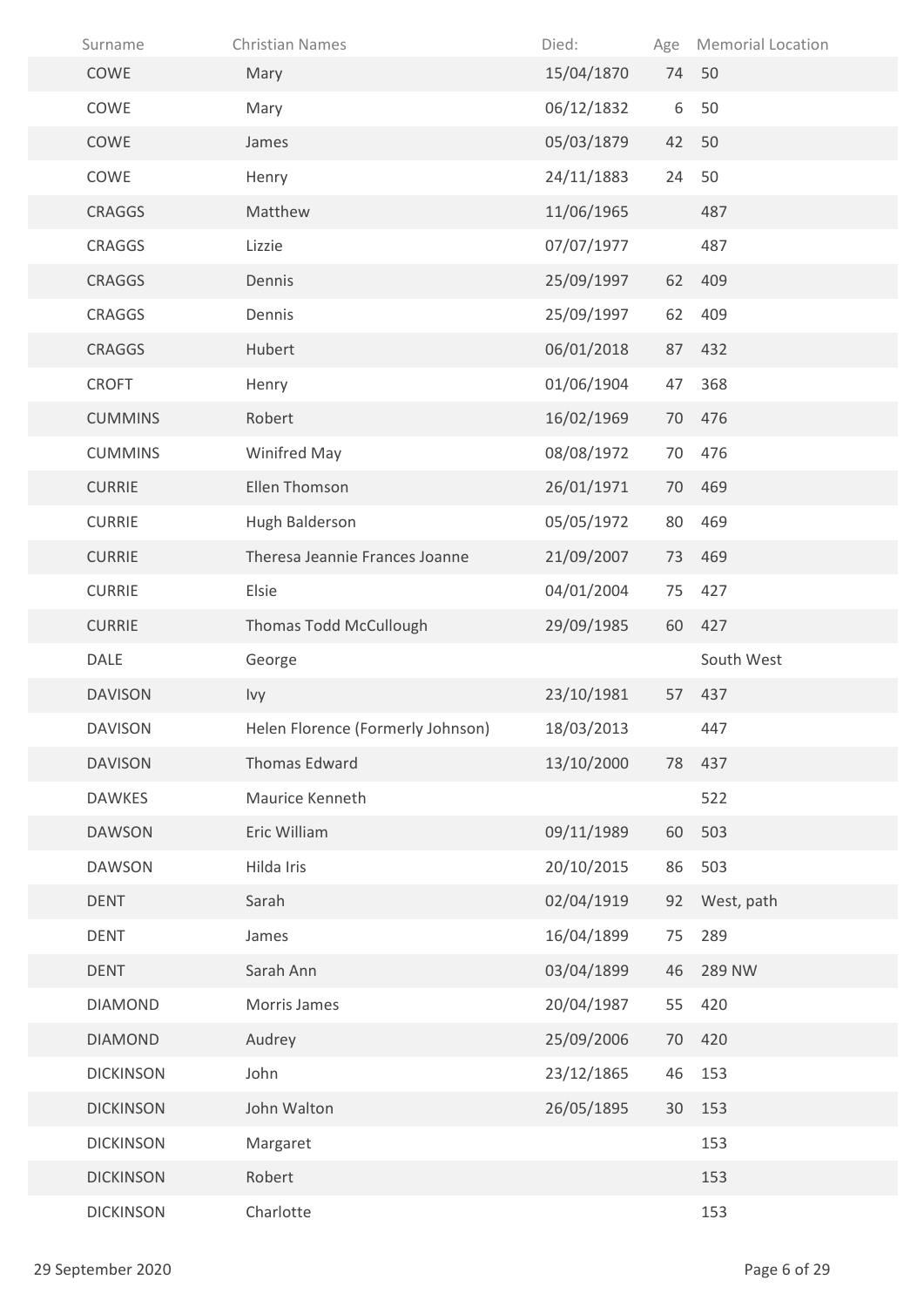| Surname          | <b>Christian Names</b> | Died:      | Age | <b>Memorial Location</b> |
|------------------|------------------------|------------|-----|--------------------------|
| <b>DICKINSON</b> | Margaret Ann           | 20/09/1906 | 49  | 153                      |
| <b>DINSDALE</b>  | John Thomas            |            |     | 22                       |
| <b>DINSDALE</b>  | Thomas                 |            |     | 22                       |
| <b>DINSDALE</b>  | Elizabeth              |            |     | 22                       |
| <b>DINSDALE</b>  | James                  | 27/03/1907 | 75  | 22                       |
| <b>DINSDALE</b>  | Susannah               | 06/04/1878 | 58  | 99                       |
| <b>DINSDALE</b>  | William                | 18/06/1878 | 25  | 99                       |
| <b>DINSDALE</b>  | James                  | 03/05/1883 | 77  | 99                       |
| <b>DIXON</b>     | Joseph                 | 15/11/1879 | 60  | 52                       |
| <b>DIXON</b>     | Eleanor                | 11/05/1847 | 29  | 120                      |
| <b>DIXON</b>     | John                   | 05/06/1848 | 28  | 120                      |
| <b>DOBBIN</b>    | Isabella               | 18/02/1900 | 59  | 36                       |
| <b>DOBBIN</b>    | Jane Isabell           | 06/07/1877 | 8   | West                     |
| <b>DOBBON</b>    | Ann                    | 30/06/1768 | 98  | 308                      |
| <b>DOBSON</b>    | Samuel                 | 06/06/1916 | 75  | 381                      |
| <b>DOBSON</b>    | Mary                   | 08/12/1927 | 85  | 381                      |
| <b>DOBSON</b>    | Mary Ann               | 25/02/1880 | 10  | 381                      |
| <b>DOBSON</b>    | John                   |            | 45  | 381                      |
| <b>DODDS</b>     | Elizabeth              | 13/03/1913 | 70  | 382                      |
| <b>DODDS</b>     | William                | 04/04/1914 | 74  | 382                      |
| <b>DODDS</b>     | Frederick              | 04/07/1913 |     | 38 382                   |
| <b>DODDS</b>     | William                | 27/09/1913 | 36  | 382                      |
| <b>DODDS</b>     | Ralph                  | 01/06/1936 | 60  | 147                      |
| <b>DODDS</b>     | Maria                  | 28/09/1964 | 82  | 147                      |
| <b>DOWSON</b>    | Elizabeth              | 13/03/1842 | 24  | P23                      |
| <b>DYE</b>       | Elizabeth Jean         |            |     | 435                      |
| <b>EDDEN</b>     | Ann                    | 27/03/1867 | 73  | 128                      |
| EDDEN            | Joseph                 | 06/04/1868 | 88  | 128                      |
| <b>EDDEN</b>     | Johannah               | 09/07/1865 | 87  | 137                      |
| <b>EDDON</b>     | James                  | 15/05/1917 | 31  | 138                      |
| <b>EDDON</b>     | George                 | 28/08/1851 | 61  | 139                      |
| <b>EDDON</b>     | Mary                   | 11/11/1883 | 90  | 139                      |
| <b>EDDON</b>     | Richard                | 14/08/1891 | 70  | 139                      |
| <b>EDDON</b>     | Jane                   | 15/02/1918 | 92  | 139                      |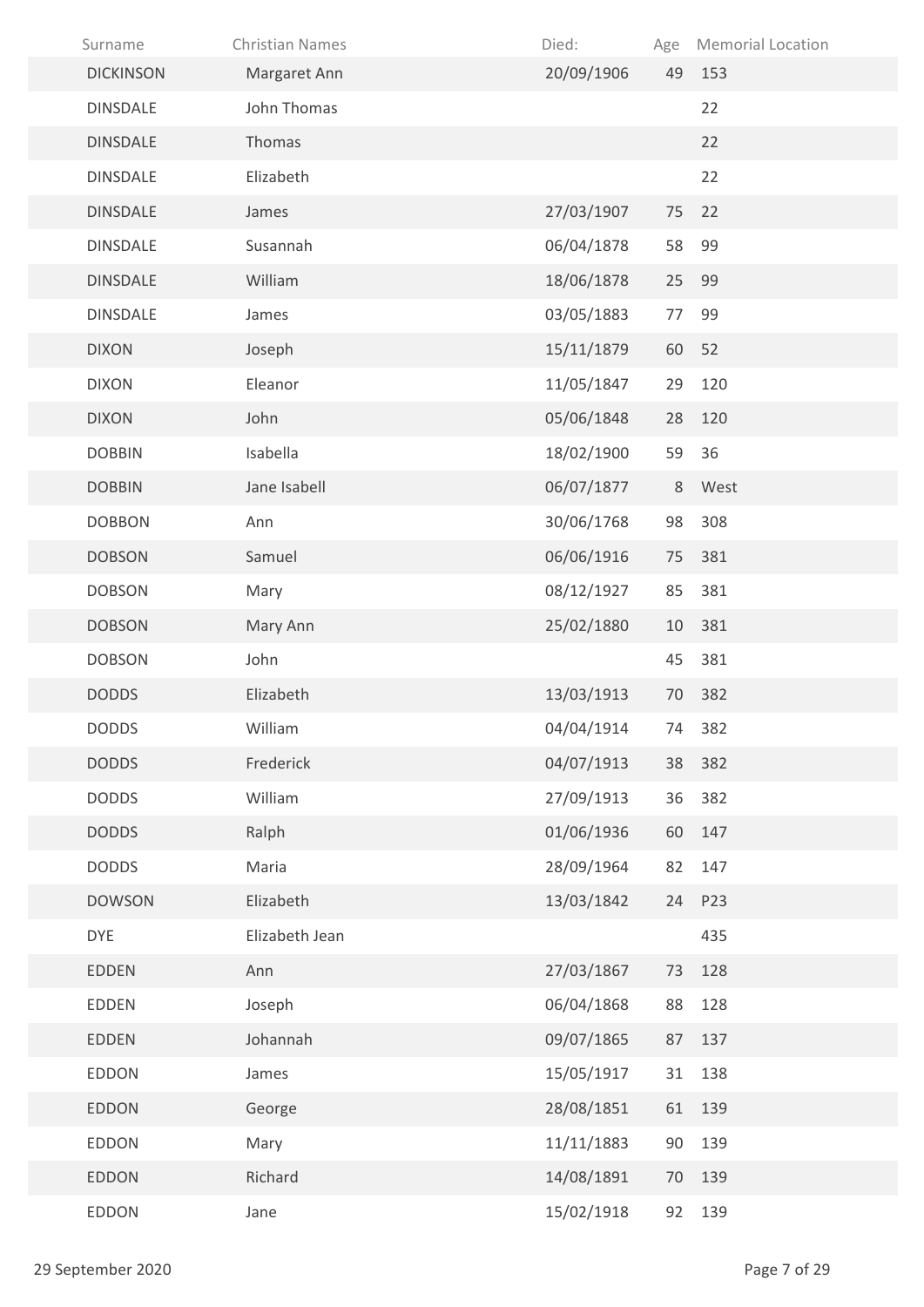| Surname         | <b>Christian Names</b>  | Died:      | Age          | <b>Memorial Location</b> |
|-----------------|-------------------------|------------|--------------|--------------------------|
| <b>EDEN</b>     | John                    |            |              | 26                       |
| <b>EDEN</b>     | Abraham                 |            |              | 26                       |
| <b>EDEN</b>     | James                   |            |              | 26                       |
| <b>EDEN</b>     | James                   |            |              | 26                       |
| <b>EDEN</b>     | Ann                     | 24/05/1866 | 72           | 26                       |
| <b>EDEN</b>     | George                  | 15/07/1867 | 44           | 26                       |
| <b>ELLIOT</b>   | John                    |            | 16           | P12                      |
| <b>ELLIOT</b>   | Rose                    | 30/01/1935 | 48           | 15                       |
| <b>ELLIOTT</b>  | <b>Robert Clarence</b>  | 07/08/1914 | 11           | 270                      |
| <b>ELLISON</b>  | Henry                   | 13/08/1906 | 87           | <b>NW Tree</b>           |
| <b>ELLISON</b>  | Jean Mercy Julia Esther | 21/11/1892 |              | 356                      |
| <b>ELLISON</b>  | Henry                   | 13/08/1906 |              | Interior                 |
| <b>EMMERSON</b> | Mary Ann                | 25/08/1871 | 50           | S Wall Window,           |
| <b>EMMERSON</b> | John                    | 02/12/1859 | 13           | 56                       |
| <b>EMMERSON</b> | Jane Ann                | 29/07/1860 | 10           | 56                       |
| <b>EMMERSON</b> | Mary Ann                | 25/08/1871 | 50           | 56                       |
| <b>EMMERSON</b> | John                    | 23/10/1895 | 78           | 56                       |
| <b>EMMERSON</b> | Elizabeth               | 11/04/1827 | 86           | 56                       |
| <b>FARTHING</b> | Wilfrid Brian           | 11/04/1996 |              | 65 SE Corner             |
| <b>FAWCETT</b>  | Mary Jane               | 17/12/1928 |              | 60 262                   |
| <b>FENNELL</b>  | Leslie Thomas           | 30/12/2003 |              | SE Crem 8                |
| <b>FERGUSON</b> | Mary Ann                | 04/06/1944 | 83           | $\overline{3}$           |
| <b>FERGUSON</b> | George                  | 19/09/1947 | 87           | $\overline{\mathbf{3}}$  |
| <b>FERGUSON</b> | George Henry Fletcher   | 11/05/1886 | 27           | East                     |
| <b>FERGUSON</b> | Elizabeth               | 05/12/1893 |              | 81 East                  |
| <b>FERGUSON</b> | Daniel                  | 14/02/1900 | 81           | East                     |
| <b>FISHBURN</b> | George                  | 20/10/1858 | 68           | 124                      |
| <b>FISHBURN</b> | Robert                  | 10/09/1811 | 60           | 145                      |
| <b>FLETCHER</b> | Margaret                | 19/03/1905 | 65           | 277                      |
| <b>FLETCHER</b> | Allison                 | 07/03/1918 | 81           | 277                      |
| <b>FLETCHER</b> | Alice                   | 23/12/1908 | 25           | 279                      |
| <b>FLETCHER</b> | Norman                  | 03/10/1909 | $\mathbf{1}$ | 279                      |
| <b>FLETCHER</b> | Mary Jane               | 24/01/1946 | 69           | 280                      |
| <b>FLETCHER</b> | John George             | 27/09/1950 | 78           | 280                      |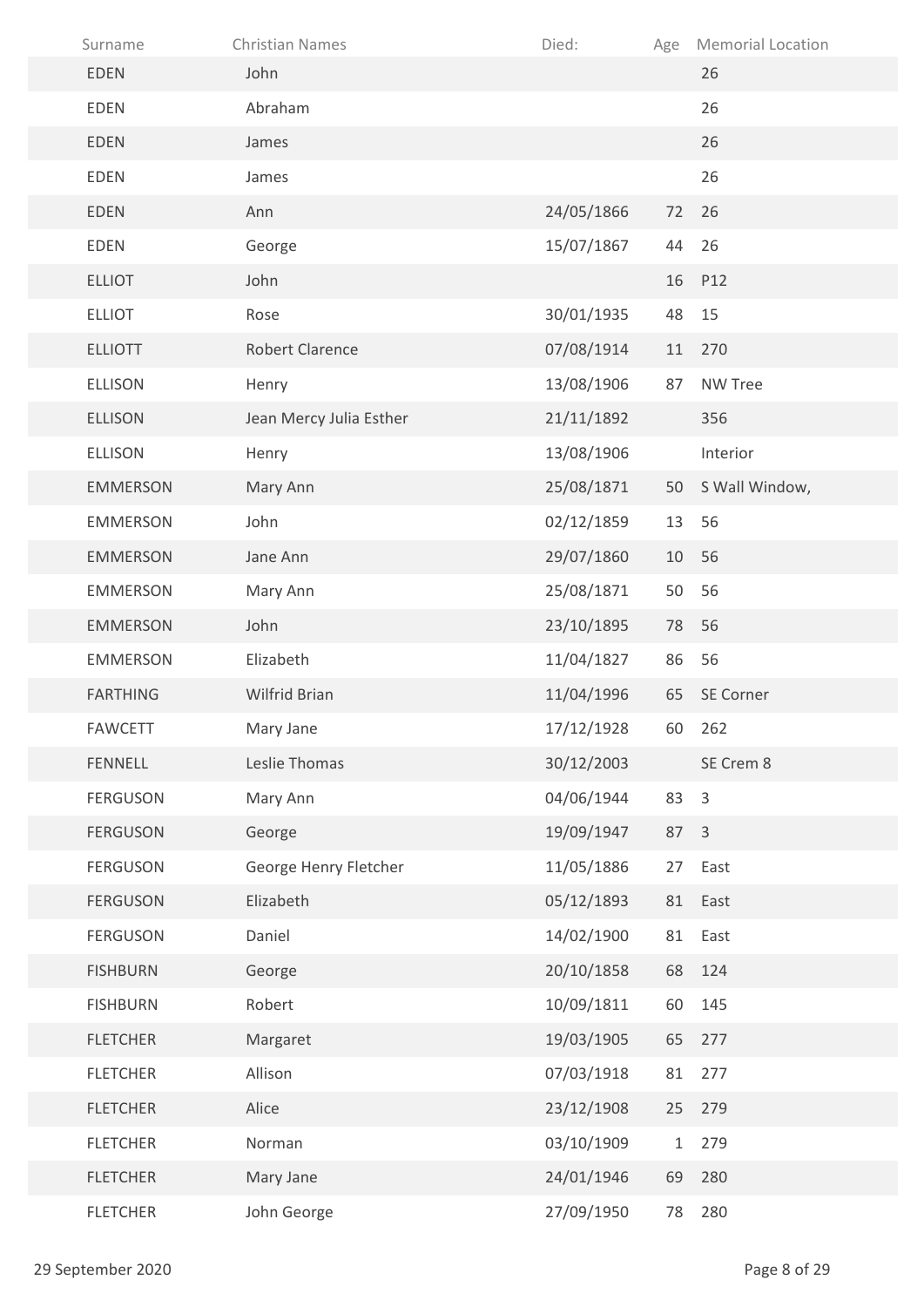| Surname           | <b>Christian Names</b> | Died:      |             | Age Memorial Location |
|-------------------|------------------------|------------|-------------|-----------------------|
| <b>FROST</b>      | Maureen                | 08/12/1994 |             | 65 412                |
| <b>FROST</b>      | John                   | 19/12/2013 |             | 412                   |
| GARRATT           | <b>GW Geoff</b>        | 19/04/2001 |             | 54 482                |
| <b>GARTHWAITE</b> | Mary                   | 01/09/2004 |             | 446                   |
| <b>GELDARD</b>    | Stanley                | 14/09/2001 | 74          | 396                   |
| <b>GIBBON</b>     | William                | 05/09/1904 | 64          | 369                   |
| <b>GIBBON</b>     | Elizabeth              | 28/04/1920 | 79          | 369                   |
| <b>GIBBON</b>     | James                  | 01/02/1892 | 24          | 369                   |
| <b>GIBBON</b>     | Henry                  | 12/12/1912 | 30          | 369                   |
| <b>GIBBON</b>     | Thomas                 | 22/11/1929 | 52          | 369                   |
| <b>GIBSON</b>     | Joe                    | 08/04/1990 | 79          | 502                   |
| <b>GIBSON</b>     | Ada                    | 29/08/1998 | 89          | 502                   |
| <b>GIBSON</b>     | William                | 19/08/1873 | 62 6        |                       |
| <b>GIBSON</b>     | Mary Ann               | 07/06/1900 | 51          | 21                    |
| <b>GIBSON</b>     | William                | 07/10/1901 |             | 21                    |
| <b>GIBSON</b>     | Ann                    |            |             | 6                     |
| <b>GIBSON</b>     | Elizabeth              |            |             | 6                     |
| <b>GIBSON</b>     | William                | 08/05/1917 | 47          | 376                   |
| <b>GIBSON</b>     | John                   | 14/02/1900 |             | 64 153                |
| <b>GIBSON</b>     | Ruth                   | 20/02/1903 |             | 68 153                |
| <b>GIBSON</b>     | Frederick              | 22/02/1904 | 19          | 168                   |
| <b>GIBSON</b>     | Ernest                 |            |             | 168                   |
| <b>GIBSON</b>     | William                |            |             | 168                   |
| <b>GIBSON</b>     | George Herbert         | 26/09/1916 | 22          | 168                   |
| <b>GIBSON</b>     | Sarah                  | 29/03/1920 | 62          | 168                   |
| <b>GLOVER</b>     | Michael                | 15/07/1802 | 78          | <b>P4</b>             |
| GLOVER            | Jane                   | 17/05/1805 | 73          | <b>P4</b>             |
| <b>GLOVER</b>     | Thomas                 | 16/06/1759 | $2^{\circ}$ | P <sub>4</sub>        |
| <b>GLOVER</b>     | Joseph                 | 16/12/1806 | 88          | P <sub>4</sub>        |
| <b>GLOVER</b>     | Jane                   | 06/01/1837 | 78          | 29                    |
| <b>GLOVER</b>     | William                | 16/06/1867 | 74          | 29                    |
| GLOVER            | Jane                   | 18/10/1870 | 69          | 29                    |
| <b>GOLDING</b>    | Bernard                |            |             | 521                   |
| GOLDING           | Marjorie               |            |             | 521                   |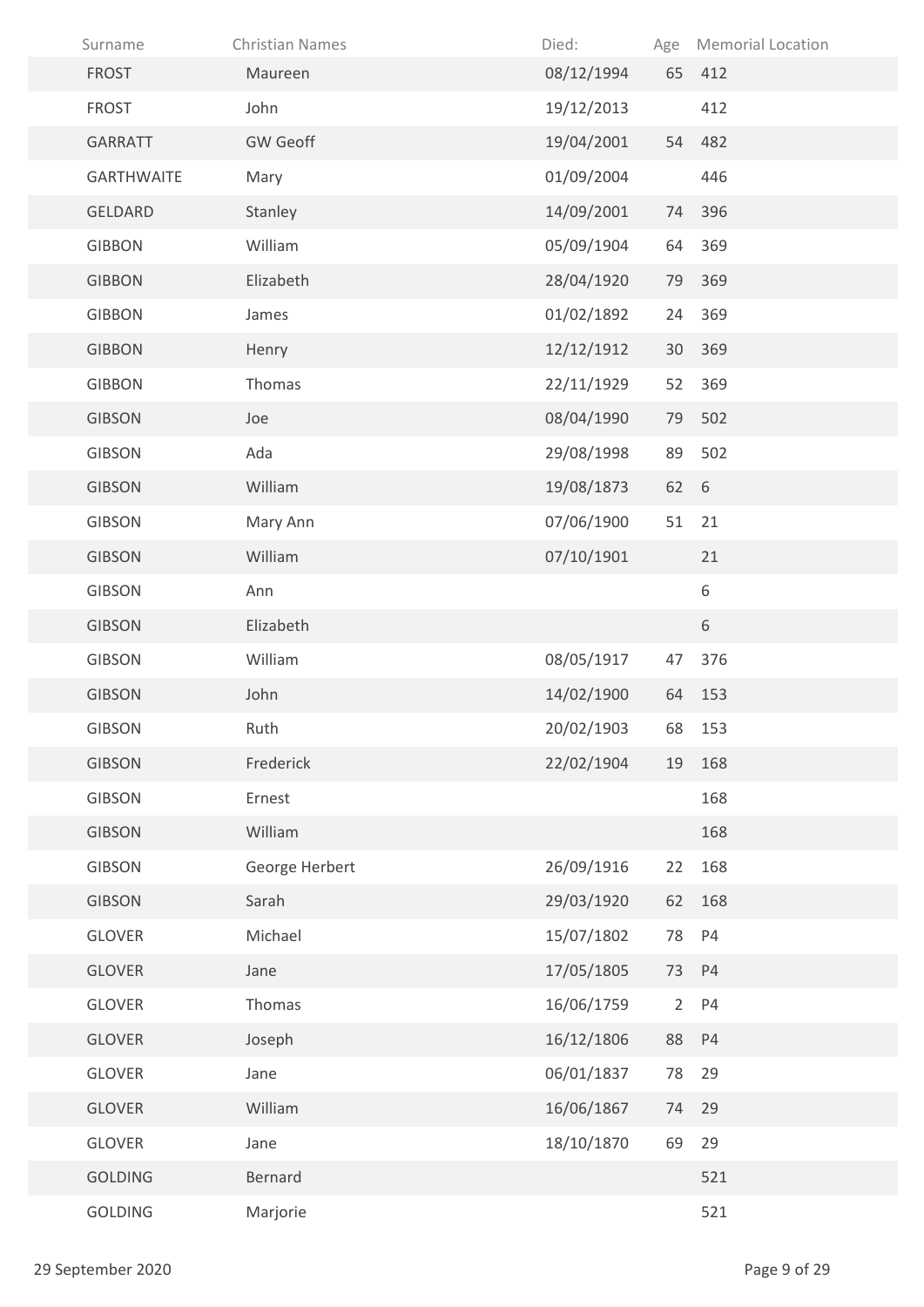| Surname        | <b>Christian Names</b> | Died:      | Age          | <b>Memorial Location</b> |
|----------------|------------------------|------------|--------------|--------------------------|
| GREENFIELD     | Sarah                  | 27/06/1891 |              | 68 91                    |
| <b>GREGORY</b> | Arthur                 |            |              | War Mem.S.Aisle          |
| <b>GREGORY</b> | Mary Ann               |            |              | 19 W Gate                |
| GREGORY        | Henry                  | 07/03/1849 |              | W Gate                   |
| <b>GREGORY</b> | Louisa                 | 02/11/1859 | $\mathbf{1}$ | W Gate                   |
| GREGORY        | Eleanor                | 19/09/1875 | 37           | West Wall                |
| GREGORY        | Isabella               | 26/01/1884 | 33           | West Wall                |
| <b>GREGORY</b> | John                   | 26/10/1890 | 78           | West Wall                |
| <b>GREGORY</b> | Mary                   | 18/11/1896 | 79           | West Wall                |
| GREGORY        | Henry                  | 17/05/1900 |              | 169                      |
| <b>GREGORY</b> | Margaret               | 06/05/1912 | 70           | 170                      |
| <b>GREGORY</b> | Albert                 | 07/11/1946 | 58           | 171                      |
| <b>GREGORY</b> | Elizabeth Ann          | 19/06/1975 | 82           | 171                      |
| GREGORY        | Arthur                 | 01/10/1949 | 31           | 171                      |
| <b>GREGORY</b> | Sarah                  | 24/02/1951 | 92           | 156                      |
| <b>GREGORY</b> | Charles                | 29/08/1949 | 69           | 156                      |
| <b>HADDOCK</b> | Elizabeth              | 05/11/1797 | 30           | 146                      |
| <b>HADDOCK</b> | Eleanor                | 04/09/1802 | 68           | 146                      |
| <b>HALL</b>    | Robert William         | 03/02/1999 | 57           | 501                      |
| <b>HALL</b>    | Joseph William         | 02/11/1987 | 79           | 506                      |
| <b>HALL</b>    | Margaret Veitch        | 21/11/1992 |              | 73 506                   |
| <b>HALL</b>    | William Alton          | 21/03/1981 | 68           | 444                      |
| <b>HALL</b>    | Hannah                 | 20/03/1989 | 78           | 444                      |
| <b>HALL</b>    | John Denham            | 02/09/1991 |              | 467                      |
| <b>HALL</b>    | Frank                  | 10/09/1975 |              | 76 453                   |
| <b>HALL</b>    | Florence M             | 22/08/1978 | 76           | 453                      |
| <b>HALL</b>    | Eleanor                | 17/11/1785 | 17           | West Path                |
| <b>HALL</b>    | Hannah                 | 05/06/1786 | 16           | West Path                |
| <b>HALL</b>    | Sarah                  | 22/02/1788 | 25           | 158 W Path               |
| <b>HALL</b>    | <b>Beatrice</b>        | 06/07/1955 | 72           | 264                      |
| <b>HALL</b>    | Edwin                  | 16/08/1958 | 80           | North                    |
| <b>HALL</b>    | Walter                 | 13/03/1995 |              | 264                      |
| HALL           | <b>Florence Mary</b>   | 11/02/2013 |              | 264                      |
| <b>HALL</b>    | Isabella               | 18/01/1911 | 68           | 371                      |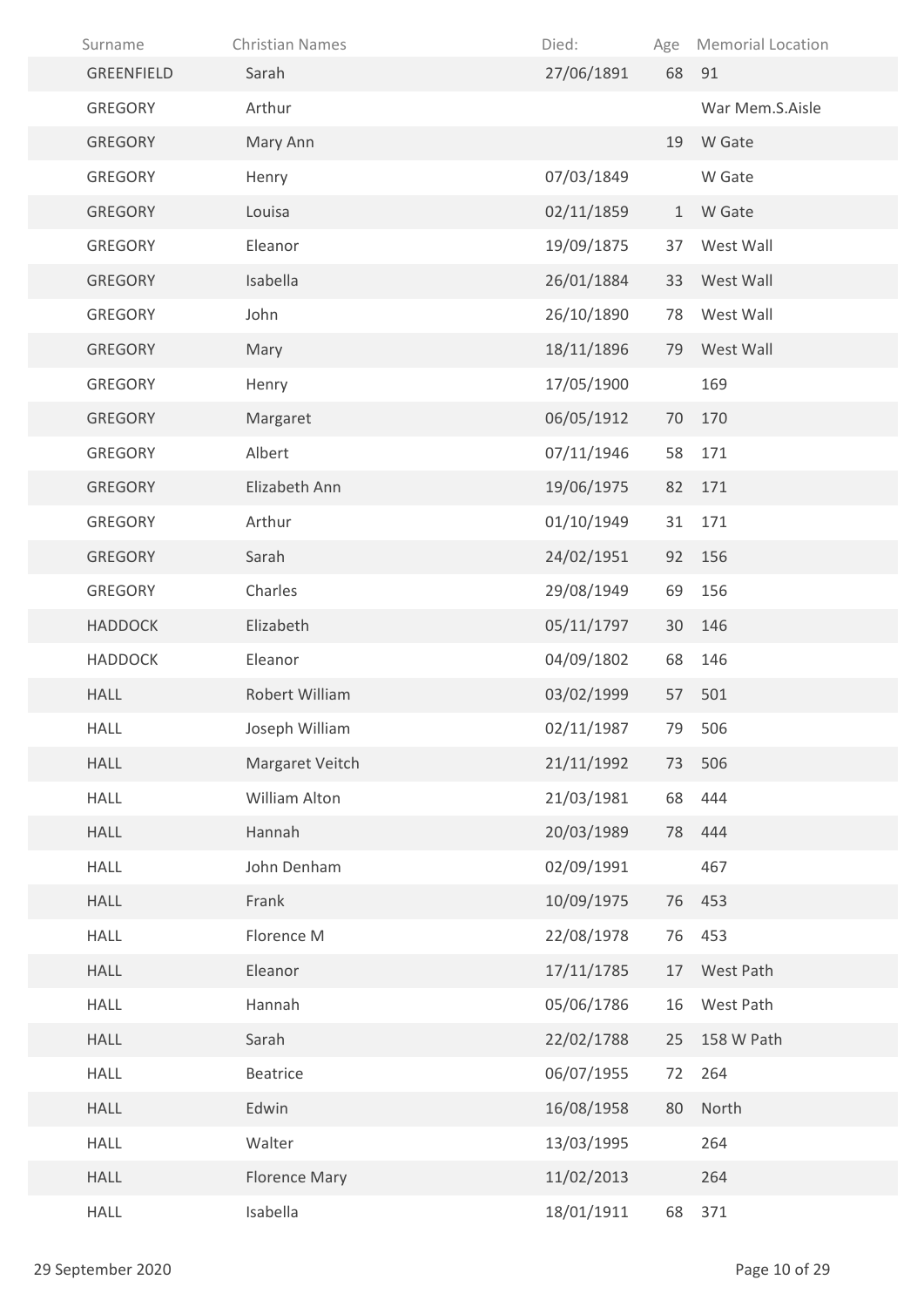| Surname         | <b>Christian Names</b>  | Died:      | Age | <b>Memorial Location</b> |
|-----------------|-------------------------|------------|-----|--------------------------|
| <b>HALL</b>     | William                 | 04/12/1920 |     | 82 371                   |
| <b>HALL</b>     | William Henry           | 12/10/1955 | 80  | 260                      |
| <b>HALL</b>     | Martha Jane             | 14/12/1960 | 81  | 260                      |
| <b>HALL</b>     | Gilbert                 | 11/01/2014 | 80  | 509                      |
| <b>HALL</b>     | <b>Florence Mary</b>    | 11/02/2013 | 95  |                          |
| <b>HARDAKER</b> | Mary                    | 29/10/1982 | 90  | 433                      |
| <b>HARDAKER</b> | John Thomas             | 25/01/1948 | 59  | 388                      |
| <b>HARDAKER</b> | William                 | 16/03/1913 | 49  | 265                      |
| <b>HARDAKER</b> | Sarah                   | 31/01/1932 | 65  | 265                      |
| <b>HARDAKER</b> | Eliza Annie             |            |     | 265                      |
| <b>HARKER</b>   | William                 | 23/04/1837 | 77  | 27                       |
| <b>HARKER</b>   | George                  | 08/12/1869 | 71  | 27                       |
| <b>HARRISON</b> | William                 | 22/01/1788 | 105 | P <sub>3</sub>           |
| <b>HARRISON</b> | Elizabeth               | 31/07/1775 | 89  | P <sub>3</sub>           |
| <b>HARRISON</b> | Octavious               | 08/05/1889 |     | 53 East                  |
| <b>HARRISON</b> | Hannah Sommersgill      | 09/12/1897 | 52  | East                     |
| <b>HARRISON</b> | John James              | 19/12/1989 |     | <b>SE Cremated Rem</b>   |
| <b>HARRISON</b> | Elizabeth               | 04/06/1999 |     | SE Cremated Rem          |
| <b>HARWOOD</b>  | Margaret                | 18/07/1822 | 44  | 108                      |
| <b>HARWOOD</b>  | Stephen Edward          | 12/11/2016 | 72  | 517                      |
| <b>HAW</b>      | Timothy                 | 05/08/1853 |     | 115                      |
| <b>HAW</b>      | Dorothy                 | 21/04/1870 |     | 115                      |
| <b>HAWDON</b>   | Jane                    | 14/03/1785 | 85  | 115                      |
| <b>HAWKER</b>   | <b>Rev Cecil Manley</b> | 11/05/1909 | 49  | South Choir              |
| <b>HEALEY</b>   | Albert Victor           |            | 70  | 491                      |
| <b>HEALEY</b>   | Louisa Alberta          | 23/05/1972 |     | 463                      |
| HEALEY          | Flora Elizabeth         | 25/08/1991 | 95  | 463                      |
| <b>HEALEY</b>   | Albert                  | 29/08/1930 | 71  | 275                      |
| <b>HEALEY</b>   | Mary L                  | 26/12/1945 | 86  | 275                      |
| <b>HEALEY</b>   | Stanley                 | 07/01/1948 | 50  | 275                      |
| <b>HEAP</b>     | Gillian                 | 16/07/2016 | 87  | 529                      |
| <b>HEAP</b>     | James Brian             | 08/04/2017 | 84  | 529                      |
| <b>HEPPEL</b>   | Alice                   | 02/03/1867 | 70  | 286                      |
| <b>HEPPEL</b>   | Thomas                  | 16/03/1867 | 82  | 286                      |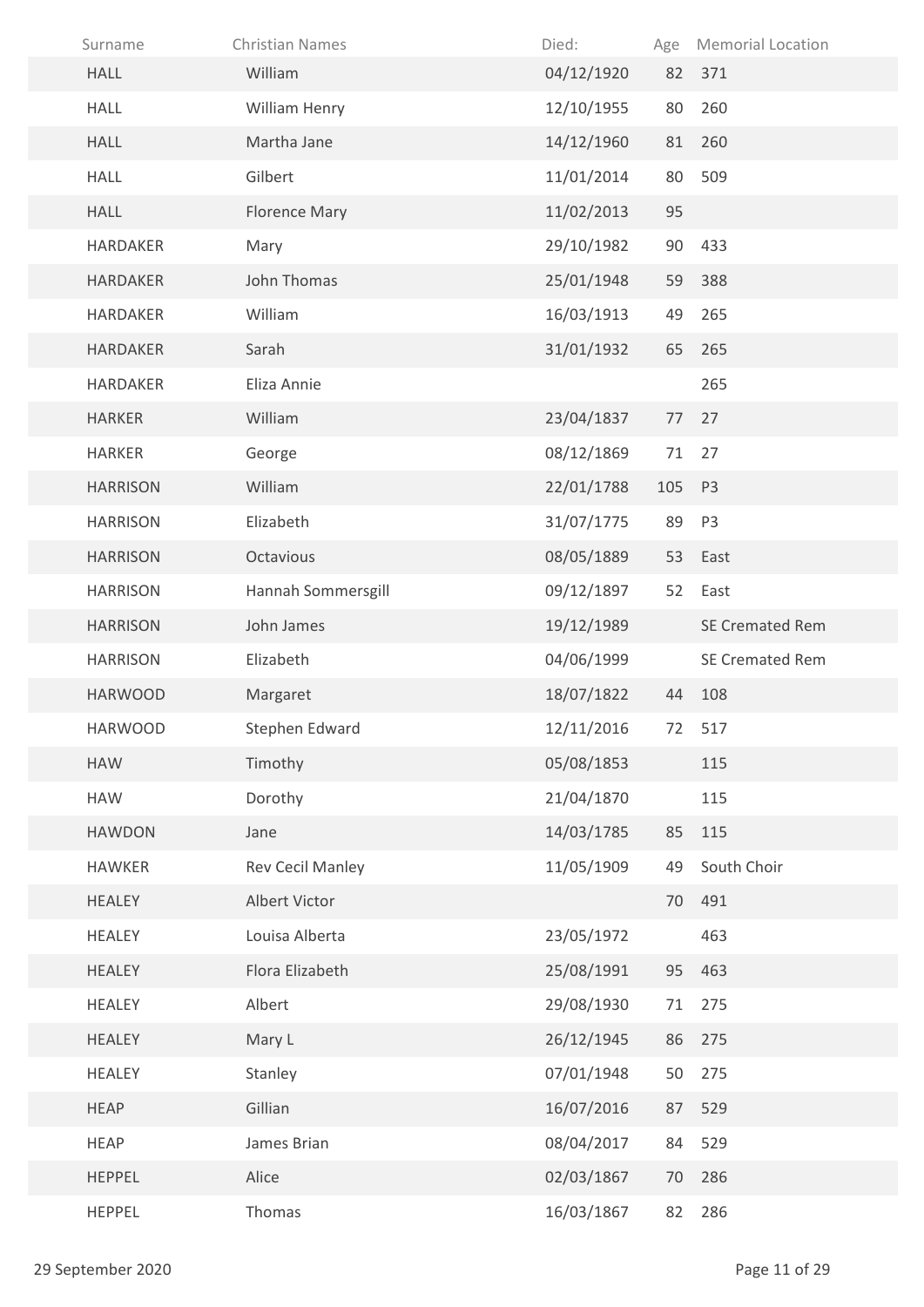| Surname             | <b>Christian Names</b> | Died:      | Age | <b>Memorial Location</b> |
|---------------------|------------------------|------------|-----|--------------------------|
| <b>HEPPEL</b>       | Elizabeth              | 14/05/1867 | 14  | 286 NW                   |
| <b>HETHERINGTON</b> | Mary                   | 30/12/1857 | 64  | 143                      |
| <b>HETHERINGTON</b> | John                   | 05/05/1892 | 86  | 143                      |
| <b>HETHERINGTON</b> | Hannah                 | 26/08/1896 | 59  | 143                      |
| <b>HETHERINGTON</b> | John                   | 11/01/1909 | 74  | 143                      |
| <b>HIGGINSON</b>    | Jane                   | 06/12/1802 | 66  | North Aisle              |
| <b>HILLARY</b>      | Alice                  | 22/02/1912 | 72  | <b>NW 283</b>            |
| <b>HILLARY</b>      | Abel                   |            |     | 285                      |
| <b>HILLARY</b>      | Abel                   | 14/04/1909 | 67  | 285 NW                   |
| <b>HILSLEY</b>      | <b>Edward James</b>    | 06/02/1966 | 65  | 483                      |
| <b>HILSLEY</b>      | Madeleine Hilda        | 30/11/1970 | 63  | 483                      |
| <b>HILSLEY</b>      | <b>Stanley Philip</b>  | 30/11/1978 | 46  | 448                      |
| <b>HIRD</b>         | Thomas                 | 13/09/1973 |     | 82 493                   |
| <b>HIRD</b>         | Annie                  | 06/10/1961 | 65  | 493                      |
| <b>HIRD</b>         | Ida                    | 28/06/1981 |     | 55 441                   |
| <b>HIRD</b>         | Thomas                 | 13/06/1912 | 61  | 140                      |
| <b>HIRD</b>         | Eliza                  | 04/04/1924 | 68  | 140                      |
| <b>HIRD</b>         | Marjorie               | 04/02/2006 | 84  | 397                      |
| <b>HIRD</b>         | Gilbert                | 27/12/2013 |     | 91 397                   |
| <b>HIRD</b>         | Thomas Raymond         | 09/03/2014 |     | 93 441                   |
| <b>HOGG</b>         | Elizabeth Jane         | 09/07/1890 |     | 50 12                    |
| <b>HOGG</b>         | Joseph                 | 06/01/1923 | 78  | 12                       |
| <b>HOGG</b>         | David                  | 24/05/1970 |     | 82 472                   |
| <b>HOGG</b>         | Jane                   | 03/02/1892 |     | 41, W Path               |
| <b>HOLBORN</b>      | Elizabeth              | 06/05/1826 |     | 76 44                    |
| <b>HORN</b>         | Alice Rena             | 22/05/2003 | 54  | 524                      |
| <b>HORN</b>         | Basil                  |            |     | 523                      |
| <b>HORNE</b>        | Thomas                 | 10/11/1839 | 29  | 62                       |
| HOWE                | Harold(Dick)           | 25/10/1982 | 57  | 431                      |
| HOWE                | Anthea                 |            |     | West, ins 172            |
| <b>HOWE</b>         | Anthea                 |            |     | 164                      |
| HOWE                | Margaret Irene (Peggy) | 30/06/1999 | 75  | 431                      |
| <b>HUMBLE</b>       | Margaret Amelia        | 14/11/2013 | 61  | 403                      |
| <b>HUTCHINSON</b>   | Mary                   |            | 78  | P9                       |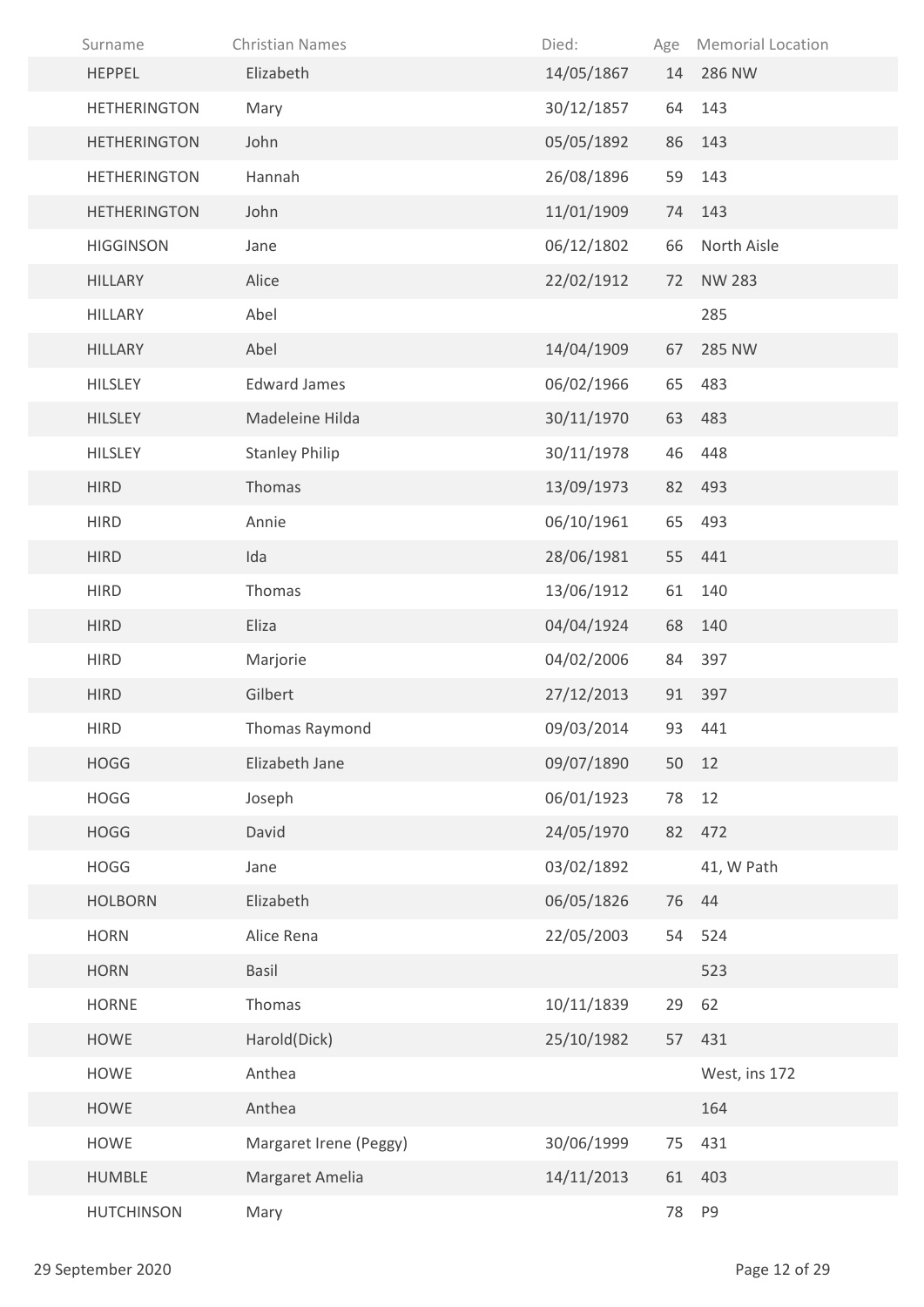| Surname           | <b>Christian Names</b> | Died:      |    | Age Memorial Location |
|-------------------|------------------------|------------|----|-----------------------|
| <b>HUTCHINSON</b> | Ann                    |            |    | 1 P16A                |
| <b>HUTCHINSON</b> | John                   | 30/07/1712 |    | P18                   |
| <b>HUTCHINSON</b> | John                   | 25/07/1756 |    | 42 319                |
| <b>HUTCHINSON</b> | Margaret               |            |    | 43 319                |
| <b>HUTCHINSON</b> | William                | 15/04/1773 | 5  | 185                   |
| <b>HUTCHINSON</b> | John                   |            |    | 185                   |
| <b>HUTCHINSON</b> | James                  | 14/03/1782 |    | 52 357                |
| <b>HUTCHINSON</b> | Ann                    |            |    | 357                   |
| <b>HUTCHINSON</b> | Robert                 | 28/09/1865 | 81 | 358                   |
| <b>HUTCHINSON</b> | Elizabeth              |            | 67 | 358                   |
| <b>HUTCHINSON</b> | Rebecca                | 30/01/1884 |    | 36 358                |
| <b>HUTCHINSON</b> | Jane                   | 23/08/1864 | 50 | 59                    |
| <b>HUTCHINSON</b> | Anthony                | 27/09/1870 | 81 | 59                    |
| <b>HUTCHINSON</b> | Isabella               | 15/04/1845 | 65 | 155                   |
| <b>HUTCHINSON</b> | John                   | 30/03/1851 | 42 | 155                   |
| <b>HUTTON</b>     | Blanche                | 19/11/1926 | 4  | 269                   |
| <b>ICETON</b>     | Dinah                  | 30/07/2019 |    | 531                   |
| <b>ING</b>        | Kate                   | 13/02/1984 |    | SE cremated rem       |
| <b>JACKSON</b>    | James                  |            |    | War Memorial St       |
| <b>JACKSON</b>    | Joanna                 | 27/12/1743 | 74 | 305                   |
| <b>JACKSON</b>    | William                | 27/04/1763 |    | 91 305                |
| <b>JACKSON</b>    | Annie                  | 16/10/1900 | 68 | East                  |
| <b>JACKSON</b>    | Robert                 | 23/12/1893 | 20 | East                  |
| <b>JACKSON</b>    | John                   | 07/11/1914 | 81 | East                  |
| <b>JACKSON</b>    | George                 | 05/11/1934 |    | 75 East               |
| <b>JACKSON</b>    | Thomas                 | 21/08/1831 | 73 | 92                    |
| <b>JACKSON</b>    | Sarah                  | 11/08/1811 | 57 | 92                    |
| <b>JACKSON</b>    | Margaret               | 11/04/1842 | 84 | 92                    |
| <b>JACKSON</b>    | Thomas                 | 26/06/1947 | 85 | 127                   |
| <b>JACKSON</b>    | Ellen                  | 23/04/1950 | 85 | 127                   |
| <b>JOHNSON</b>    | Ada                    | 18/03/1970 | 63 | 475                   |
| <b>JOHNSON</b>    | Alfred                 | 13/11/1979 | 47 | 447                   |
| <b>JOHNSON</b>    | George (Pete)          | 23/09/1994 |    | 72 416                |
| <b>JOHNSON</b>    | Clifford               | 06/07/1999 | 71 | 407                   |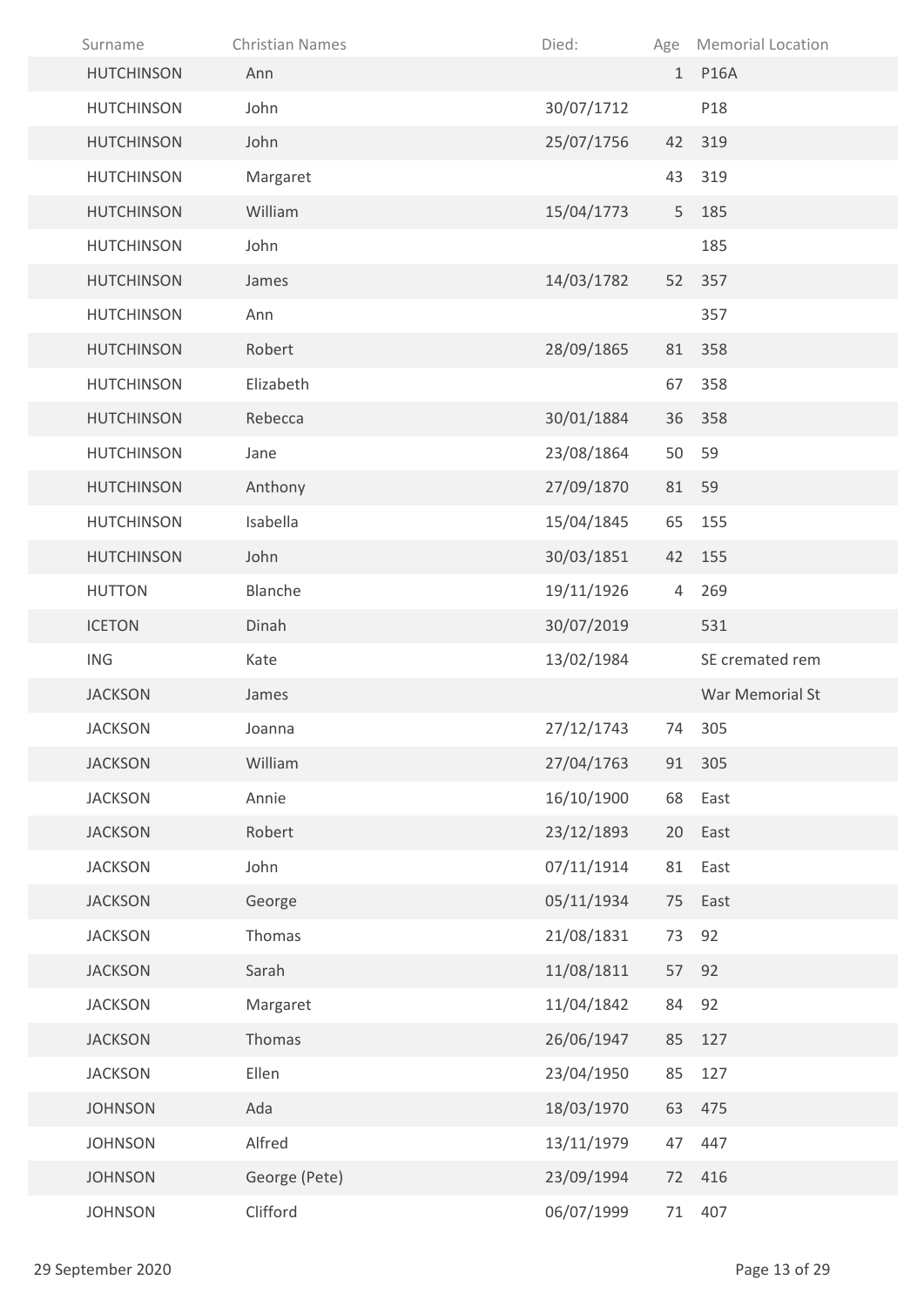| Surname        | <b>Christian Names</b> | Died:      | Age            | <b>Memorial Location</b> |
|----------------|------------------------|------------|----------------|--------------------------|
| <b>JOHNSON</b> | Joseph                 | 08/02/1877 | 73             | 34                       |
| <b>JOHNSON</b> | Hannah                 | 25/01/1849 | 38             | 34                       |
| <b>JOHNSON</b> | Margaret               | 04/02/1859 | 20             | 34                       |
| <b>JOHNSON</b> | Mary Ann               | 05/03/1863 | 27             | 34                       |
| <b>JOHNSON</b> | Jane                   | 08/04/1832 | $\overline{2}$ | 34                       |
| <b>JOHNSON</b> | Martha                 | 10/02/1906 | 53             | 43                       |
| <b>JOHNSON</b> | George                 | 01/07/1919 | 71             | 43                       |
| <b>JOHNSON</b> | Dorothy Ann            | 08/06/1868 | 39             | 54                       |
| <b>JOHNSON</b> | Elizabeth              | 29/07/1886 | 51             | 54                       |
| <b>JOHNSON</b> | John                   | 24/01/1900 | 75             | 54                       |
| <b>JOHNSON</b> | Levi                   | 06/10/1872 | 59             | 70                       |
| <b>JOHNSON</b> | Elizabeth              | 14/09/1872 | 50             | 70                       |
| <b>JOHNSON</b> | Elizabeth              | 15/10/1914 | 48             | 266                      |
| <b>JOHNSON</b> | Mary                   | 12/02/1903 | 75             | 110                      |
| <b>JOHNSON</b> | William Loyzeluer      | 15/10/1906 | 76             | 110                      |
| <b>JOHNSON</b> | Mary Jane (Polly)      | 16/07/1937 | 76             | 110                      |
| <b>JOHNSON</b> | Sandra                 | 02/02/2006 | 43             | 399                      |
| <b>JOPLING</b> | John                   | 26/08/1848 | 16             | P23                      |
| <b>JOPLING</b> | John                   | 14/01/1787 | 82             | 309                      |
| <b>JOPLING</b> | Ann                    | 25/01/1786 | 79             | 309                      |
| KEENLEYSIDE    | Joseph Douglas         | 19/02/1922 |                | 5 385                    |
| KEENLEYSIDE    | Joseph                 | 29/04/1917 | 71             | 384                      |
| KEENLEYSIDE    | Jane                   | 26/06/1917 | 76             | 384                      |
| KEENLEYSIDE    | Mary Louisa            | 09/03/1918 | 43             | 384                      |
| KEENLEYSIDE    | A F                    | 28/12/1940 |                | 74 384                   |
| KENDRAY        | James William          | 21/04/1887 | 3              | 14                       |
| KENDRAY        | Ann                    | 15/11/1935 | 80             | 14                       |
| KENDRAY        | James                  |            | 88             | 14                       |
| <b>KIPLING</b> | Matthew                | 08/05/1882 | 79             | 76                       |
| <b>KIPLING</b> | Mary Ann               | 22/04/1881 | 76             | 76                       |
| <b>KIRK</b>    | Vernon                 |            |                | 342                      |
| LAMB           | Mary                   | 28/03/1853 | 66             | 113                      |
| LAMB           | Martin                 | 26/02/1875 | 84             | 113                      |
| LAMB           | Richard                | 20/03/1870 | 44             | 113                      |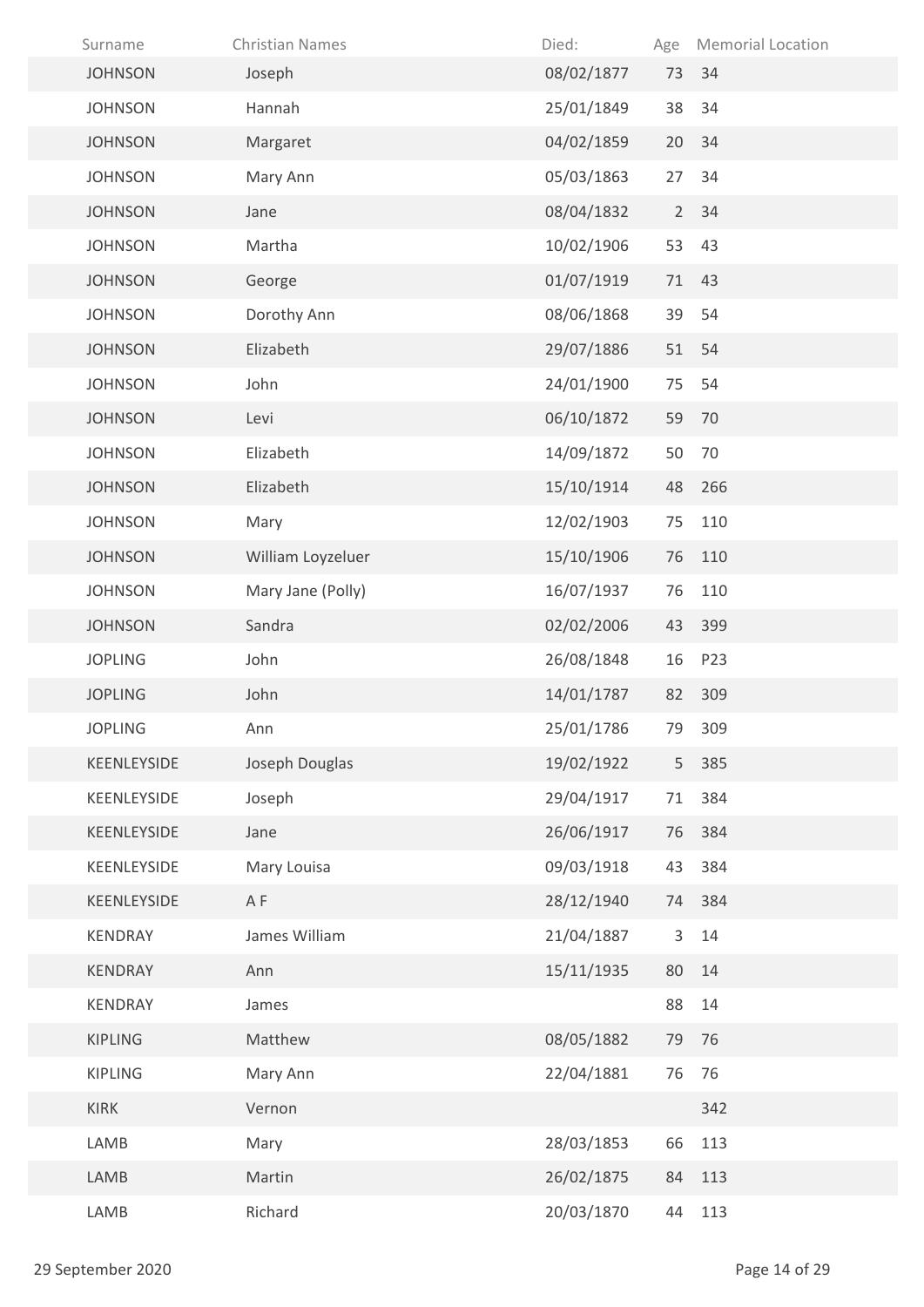| Surname          | <b>Christian Names</b> | Died:      | Age | <b>Memorial Location</b> |
|------------------|------------------------|------------|-----|--------------------------|
| LAMB             | Martin                 |            |     | 113                      |
| LASCELLES        | George                 | 17/05/1856 | 52  | 62                       |
| <b>LASCELLES</b> | Maria                  | 02/05/1858 | 17  | 62                       |
| LASCELLES        | Fred                   | 31/05/1872 | 6   | 62                       |
| <b>LASCELLES</b> | Elizabeth              | 28/05/1888 | 84  | 62                       |
| LASCELLES        | Edmund                 | 08/03/1889 | 44  | 63                       |
| LAW              | Sarah                  | 04/05/1754 | 38  | P <sub>8</sub>           |
| LAW              | Wm                     | 17/07/1769 | 68  | P <sub>8</sub>           |
| LAWSON           | Erna                   | 25/04/1996 | 69  | SE Corner 5              |
| LAWSON           | Thomas                 |            | 79  | <b>SE Cremated Rem</b>   |
| <b>LERIGO</b>    | Florence               | 01/06/1980 |     | 446                      |
| <b>LEYBURN</b>   | Margaret               | 11/02/1946 | 69  | 42                       |
| <b>LEYBURN</b>   | Harold                 | 19/07/1955 | 72  | 42                       |
| <b>LIGHTFOOT</b> | John                   | 20/03/1789 | 73  | South of Porch           |
| <b>LIGHTFOOT</b> | Mary                   | 12/06/1773 | 40  | South of Porch           |
| <b>LIGHTFOOT</b> | William                | 16/08/1838 | 80  | South of Porch           |
| <b>LIGHTFOOT</b> | Mary                   |            |     | South of Porch           |
| <b>LIGHTFOOT</b> | Ann                    | 19/08/1746 | 55  | South of Porch           |
| <b>LIGHTFOOT</b> | Thomas                 | 25/11/1751 |     | South of Porch           |
| <b>LIGHTFOOT</b> | Robert George Morley   | 26/02/1951 |     | 83                       |
| <b>LIGHTFOOT</b> | Gertrude Elizabeth     | 11/04/1956 |     | 83                       |
| <b>LIGHTFOOT</b> | Mary                   | 19/08/1746 | 55  | South of Porch           |
| <b>LIGHTFOOT</b> | Mary                   | 10/07/1752 | 30  | South of Porch           |
| <b>LING</b>      | Noel John (Jack)       | 24/10/2011 | 87  | 404                      |
| <b>LYNN</b>      | Mary                   | 01/08/1756 | 23  | 176                      |
| <b>MACGREGOR</b> | Anne Elizabeth (Annie) |            | 50  | 490                      |
| <b>MAJOR</b>     | William                | 14/01/1889 | 83  | 367                      |
| <b>MAJOR</b>     | Matilda Jane           |            | 89  | 367                      |
| <b>MALHAM</b>    | Mary                   | 17/07/1744 |     | 200                      |
| <b>MALHAM</b>    | Richard                |            |     | 200                      |
| <b>MALHAM</b>    | Richard                |            |     | 200                      |
| MALSAM           | Jonathan               | 27/10/1762 |     | 328                      |
| <b>MARLEY</b>    | Jane                   | 28/06/1868 | 51  | <b>P11A</b>              |
| <b>MARLEY</b>    | Ralph                  | 06/08/1893 | 82  | P11B                     |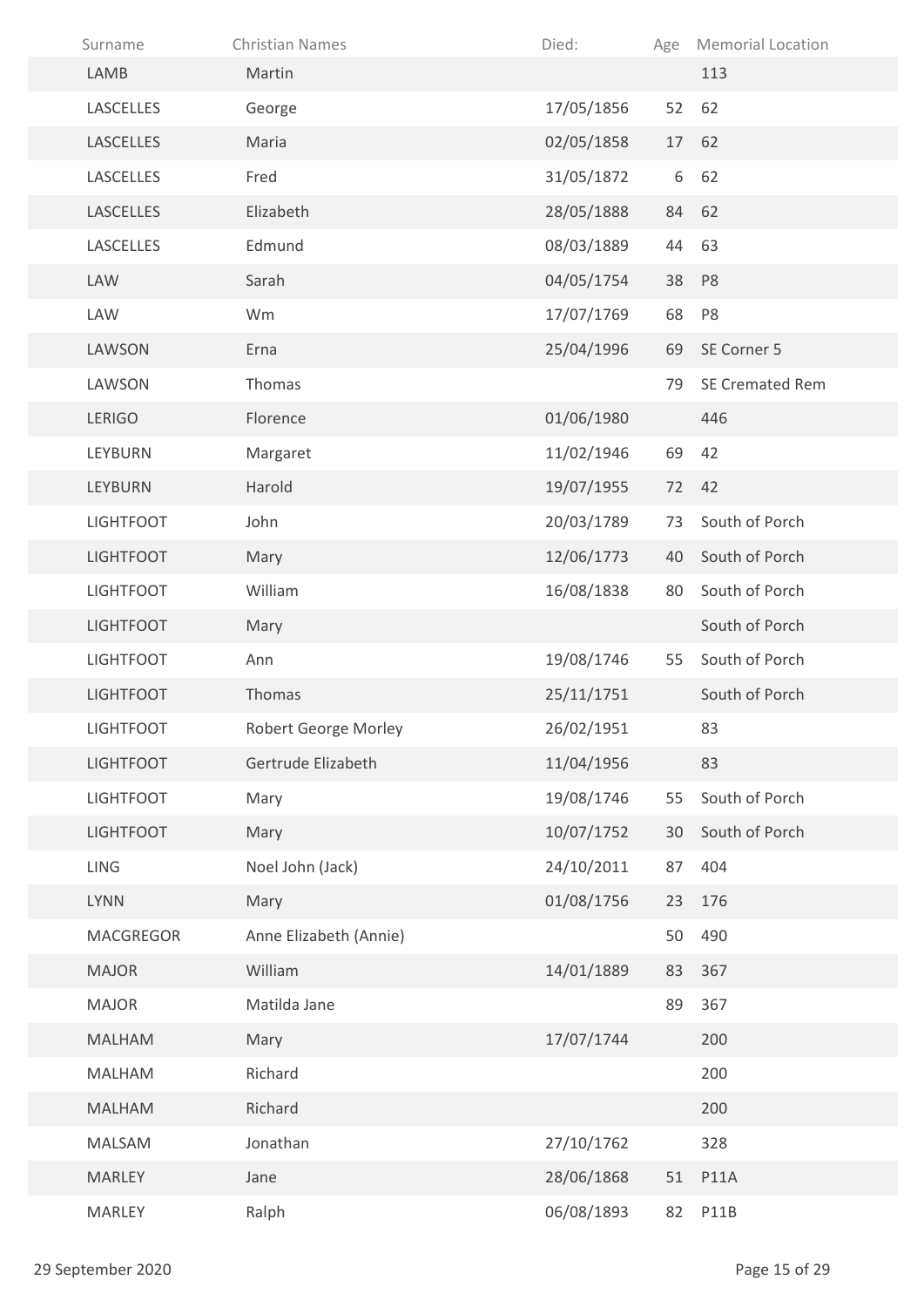| Surname         | <b>Christian Names</b> | Died:      | Age         | <b>Memorial Location</b> |
|-----------------|------------------------|------------|-------------|--------------------------|
| <b>MARLEY</b>   | Mary Ann               | 01/03/1851 |             | 3 324                    |
| <b>MARRINER</b> | Robert                 | 05/04/1888 | 73          | 100                      |
| <b>MARRINER</b> | Ann                    | 17/12/1889 | 76          | 100                      |
| <b>MARRINER</b> | John                   |            |             | 101                      |
| <b>MARRINER</b> | Ann                    | 16/06/1853 | 22          | 101                      |
| <b>MARRINER</b> | William                | 19/12/1860 | 72          | 101                      |
| <b>MARRINER</b> | Ann                    | 05/07/1864 | 79          | 101                      |
| <b>MARRINER</b> | George                 | 21/08/1872 |             | 103                      |
| <b>MARRINER</b> | Frederick              | 22/05/1885 |             | 103                      |
| <b>MARRINER</b> | George                 |            |             | 103                      |
| <b>MARRINER</b> | illegible              |            |             | 103                      |
| <b>MARRINER</b> | illegible              |            |             | 103                      |
| <b>MARRINER</b> | John Thomas            | 06/07/1914 | 27          | 103                      |
| <b>MARRINER</b> | Sarah                  | 03/08/1922 | 75          | 103                      |
| <b>MARRINER</b> | Martha                 | 05/11/1847 |             | 114                      |
| <b>MARRINER</b> | John                   |            |             | 114                      |
| <b>MARRINER</b> | Robert                 |            |             | 114                      |
| <b>MARRINER</b> | Leonard                |            |             | 114                      |
| <b>MARRINER</b> | George                 | 18/02/1857 | $2^{\circ}$ | 114                      |
| <b>MARRINER</b> | Betsy Ann              | 31/07/1841 |             | 11 114                   |
| <b>MARRINER</b> | Wiliam                 | 09/06/1881 |             | 56 114                   |
| <b>MARRINER</b> | Sarah                  | 19/08/1895 | 72          | 114                      |
| <b>MARTIN</b>   | Thomas Wilfrid         | 03/03/1981 | 69          | 445                      |
| <b>MARTIN</b>   | Isabella Henderson     | 29/06/2002 | 89          | 445                      |
| <b>MARTIN</b>   | Ernest                 | 30/12/1972 | 77          | 460                      |
| <b>MARTIN</b>   | Ada                    | 03/08/1973 | 75          | 460                      |
| <b>MARTIN</b>   | Ada Mary               | 29/01/1973 | 69          | 458                      |
| <b>MARTIN</b>   | John William           | 18/09/1974 | 76          | 458                      |
| <b>MARTIN</b>   | Ernest H               | 29/06/1989 | 65          | 419                      |
| <b>MARTIN</b>   | Lawrence               | 06/07/1999 | 63          | 406                      |
| <b>MARTIN</b>   | Matthew                | 23/12/1894 |             | 74 66                    |
| <b>MARTIN</b>   | Rebecca                | 22/10/1906 | 85          | 66                       |
| <b>MARTIN</b>   | Margaret Elizabeth     | 12/02/1936 | 72          | 66                       |
| <b>MARTIN</b>   | Catharine              | 22/01/1890 | 73          | 45                       |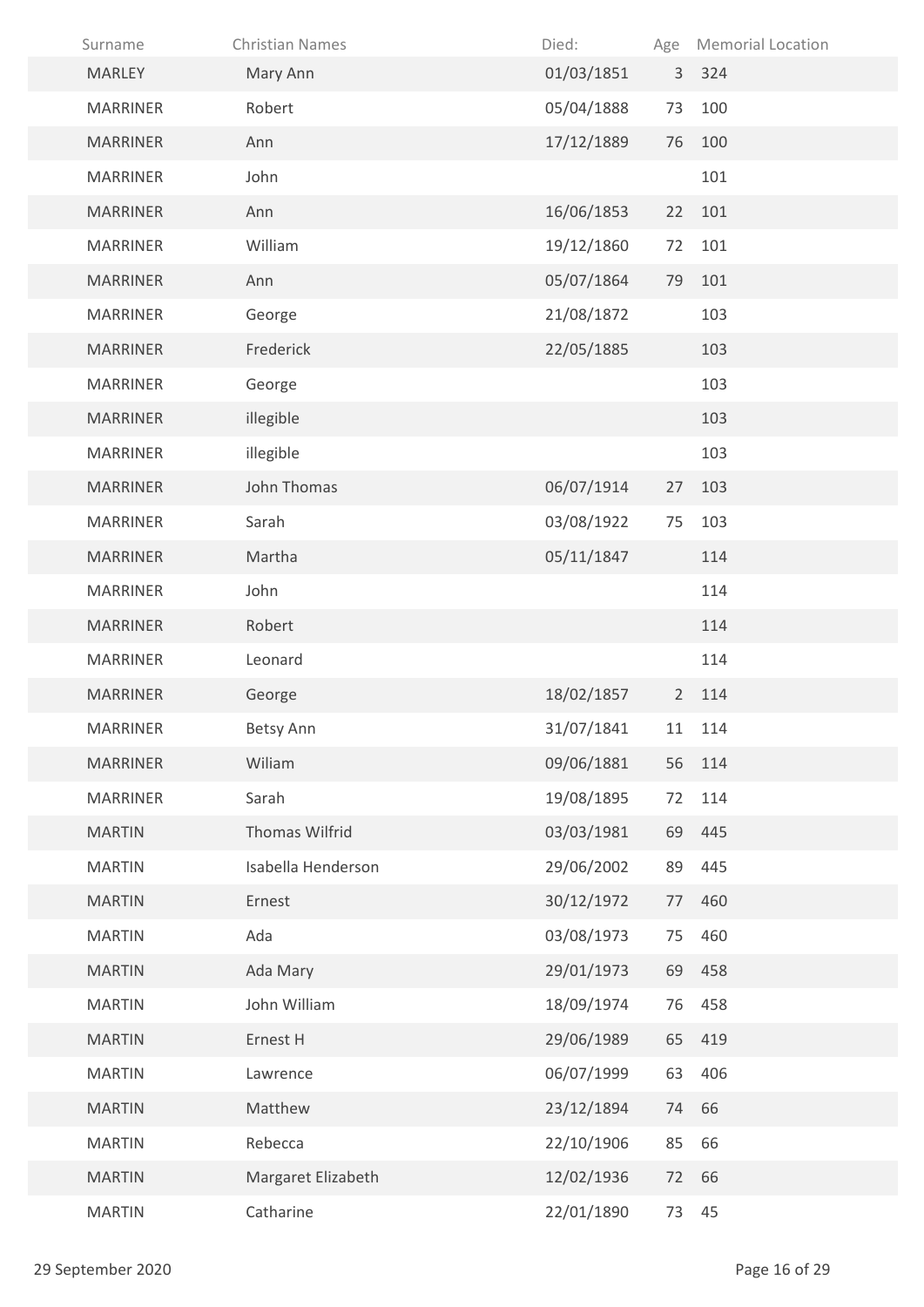| Surname          | <b>Christian Names</b> | Died:      | Age | <b>Memorial Location</b> |
|------------------|------------------------|------------|-----|--------------------------|
| <b>MARTIN</b>    | Thomas                 | 12/08/1896 |     | 81 45                    |
| <b>MARTIN</b>    | William                | 20/12/1939 | 76  | 53                       |
| <b>MARTIN</b>    | Mary Ellen             | 21/05/1941 |     | 74 53                    |
| <b>MARTIN</b>    | James                  | 17/02/1917 | 78  | 60                       |
| <b>MARTIN</b>    | Jane                   | 28/08/1918 | 84  | 60                       |
| <b>MARTIN</b>    | Mary                   | 28/09/1873 | 11  | 60                       |
| <b>MARTIN</b>    | Richard                | 23/11/1893 | 28  | 60                       |
| <b>MARTIN</b>    | Mary                   | 28/09/1873 | 11  | 61                       |
| <b>MARTIN</b>    | George Stamp           | 13/07/1920 | 60  | 74                       |
| <b>MARTIN</b>    | Mary Ann               | 19/06/1940 | 80  | 74                       |
| <b>MARTIN</b>    | <b>Edmund Rigg</b>     | 19/07/1913 | 17  | 74                       |
| <b>MARTIN</b>    | George Christopher     | 09/03/1943 | 53  | 74                       |
| <b>MARTIN</b>    | Matthew                | 25/01/1977 | 83  | 74                       |
| <b>MARTIN</b>    | Ethel                  | 20/08/1979 | 81  | 74                       |
| <b>MARTIN</b>    | Harold William         | 25/11/1954 | 72  | 75                       |
| <b>MARTIN</b>    | Minnie                 | 12/06/1965 | 77  | 75                       |
| <b>MARTIN</b>    | (illegible)            |            |     | 81                       |
| <b>MARTIN</b>    | Elizabeth              |            | 53  | 81                       |
| <b>MARTIN</b>    | Jane                   | 05/04/1884 |     | 64 82                    |
| <b>MARTIN</b>    | Joseph                 | 31/05/1902 | 80  | 82                       |
| <b>MARTIN</b>    | Thomas                 | 26/01/1926 | 65  | See 72-74                |
| <b>MARTIN</b>    | Tryphena               | 17/01/1966 | 86  | See 72-74                |
| <b>MARTIN</b>    | Margaret Gwendoline    | 20/05/2001 | 86  | see 72-74                |
| <b>MARTIN</b>    | Mary                   | 06/09/1996 | 78  | SE Crem Rem 6            |
| MASSAM           | William                | 25/02/1855 | 76  | 68                       |
| MASSAM           | Christiana             | 24/03/1875 | 81  | 68                       |
| MASSAM           | George                 | 05/11/1823 | 59  | 69                       |
| MASSAM           | Dinah                  | 04/10/1816 | 65  | 69                       |
| <b>MCCARTHY</b>  | James                  |            |     | 479                      |
| <b>MCCARTHY</b>  | Linda May              |            |     | 479                      |
| <b>MCCARTHY</b>  | George Bernard         | 21/05/1974 | 48  | 455                      |
| <b>MCCARTHY</b>  | Dennis Harold (Ben)    | 04/05/2016 | 92  | 474                      |
| <b>MCDERMOTT</b> | Gladys V A             | 15/06/1982 |     | 434                      |
| <b>MCKAY</b>     | J F Lascelles          | 08/07/1874 |     | 1 62                     |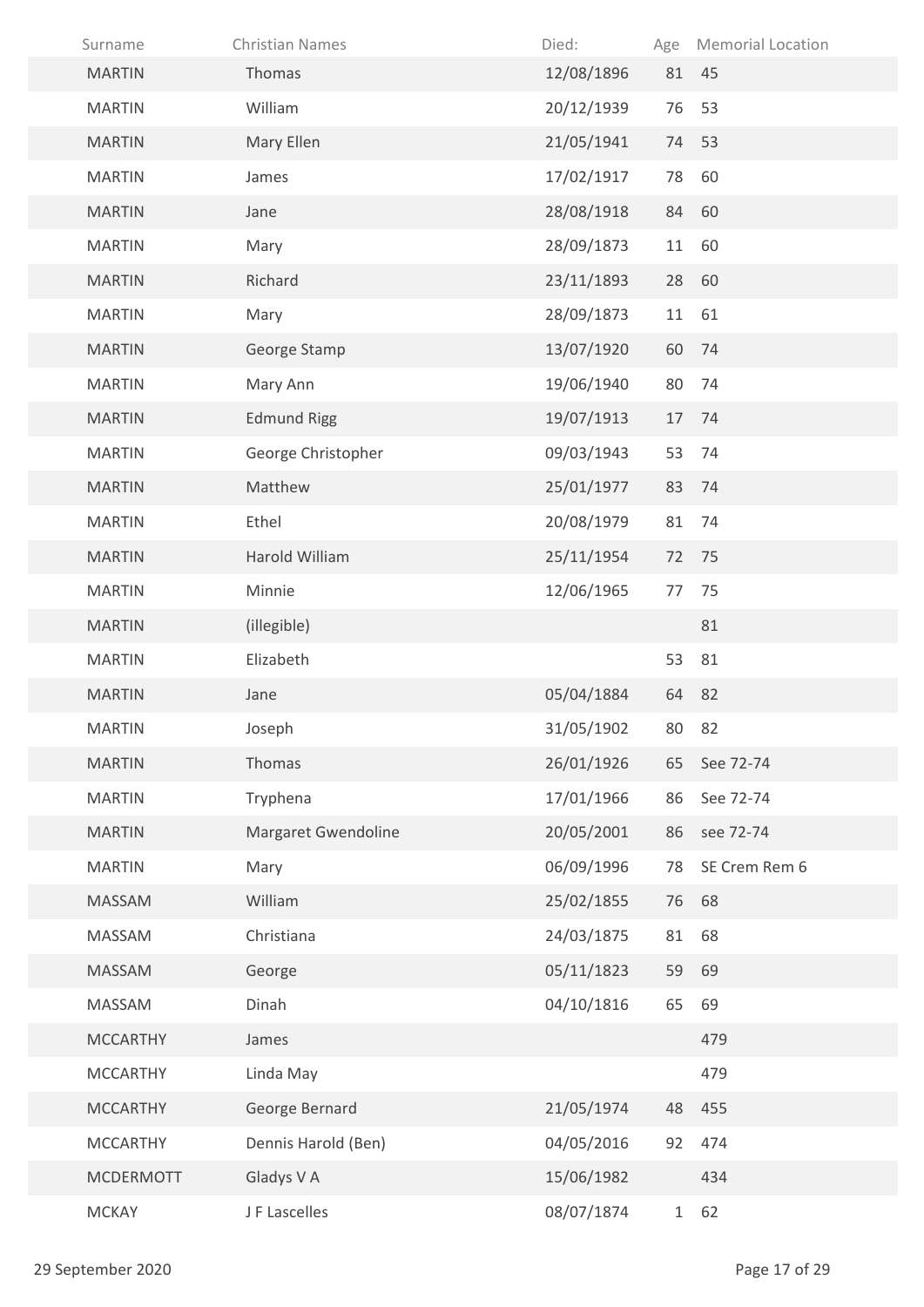| Surname          | <b>Christian Names</b> | Died:      | Age          | <b>Memorial Location</b> |
|------------------|------------------------|------------|--------------|--------------------------|
| <b>MCKAY</b>     | Jane                   | 31/03/1909 |              | 78 63                    |
| MERRYWEATHER     | Charles                | 18/07/1861 | 30           | 19                       |
| MERRYWEATHER     | William                | 06/01/1794 | $2^{\circ}$  | 148                      |
| MERRYWEATHER     | Anne                   | 10/09/1796 | $\mathbf{1}$ | 148                      |
| MERRYWEATHER     | Sarah                  | 15/11/1817 | 54           | 148                      |
| MERRYWEATHER     | John                   | 09/08/1820 | 32           | 148                      |
| MERRYWEATHER     | William                | 15/08/1830 | 68           | 148                      |
| <b>METCALFE</b>  | John Herbert           | 30/03/2007 | 63           | 423                      |
| <b>METCALFE</b>  | Frank H                | 19/10/1986 | 82           | 424                      |
| <b>METCALFE</b>  | Susannah               | 31/01/2002 | 91           | 424                      |
| <b>MILNER</b>    | George                 | 07/01/1970 | 69           | East end, flat           |
| <b>MILNER</b>    | Dorothy E              | 14/04/1976 | 74           | East End, flat           |
| <b>MILNER</b>    | George                 | 22/05/1896 | 71           | East                     |
| <b>MILNER</b>    | Dorothy                | 01/02/1917 | 86           | East                     |
| <b>MOORE</b>     | John                   | 20/01/1848 |              | 68 55                    |
| <b>MOORE</b>     | Sarah                  | 22/03/1866 | 74           | 55                       |
| <b>MOORHOUSE</b> | Douglas Peter          |            |              | 55 451                   |
| <b>MORTON</b>    | Fred Christopher       | 20/11/1967 | 67           | 478                      |
| <b>MORTON</b>    | Christiana             | 21/08/1991 | 91           | 478                      |
| N/A              | Gladys                 |            |              | 471                      |
| <b>NATTRESS</b>  | William                | 12/10/1983 | 83           | 276                      |
| <b>NATTRESS</b>  | Norah Lilian           | 02/03/1937 | 38           | 276                      |
| NEESAM           | James                  | 28/02/1872 | 14           | 51                       |
| <b>NEIL</b>      | Jill                   | 13/10/2008 |              | 527                      |
| <b>NELSON</b>    | Robert                 | 08/07/1782 | 77           | <b>P15A</b>              |
| <b>NELSON</b>    | Margaret               | 20/04/1780 | 69           | <b>P15A</b>              |
| <b>NELSON</b>    | Mary                   | 08/04/1844 | 36           | P23                      |
| <b>NELSON</b>    | Robert                 | 10/05/1857 | 81           | P23                      |
| <b>NELSON</b>    | Mary                   | 20/05/1869 | 93           | P23                      |
| <b>NELSON</b>    | Ann                    | 09/12/1815 | 46           | 306                      |
| <b>NELSON</b>    | Robert                 | 09/11/1846 | 80           | 306                      |
| <b>NELSON</b>    | Robert                 | 28/05/1864 | 58           | 306                      |
| <b>NELSON</b>    | Robert                 | 23/02/1806 | $2^{\circ}$  | 307                      |
| <b>NELSON</b>    | John                   | 17/01/1882 | 64           | 38                       |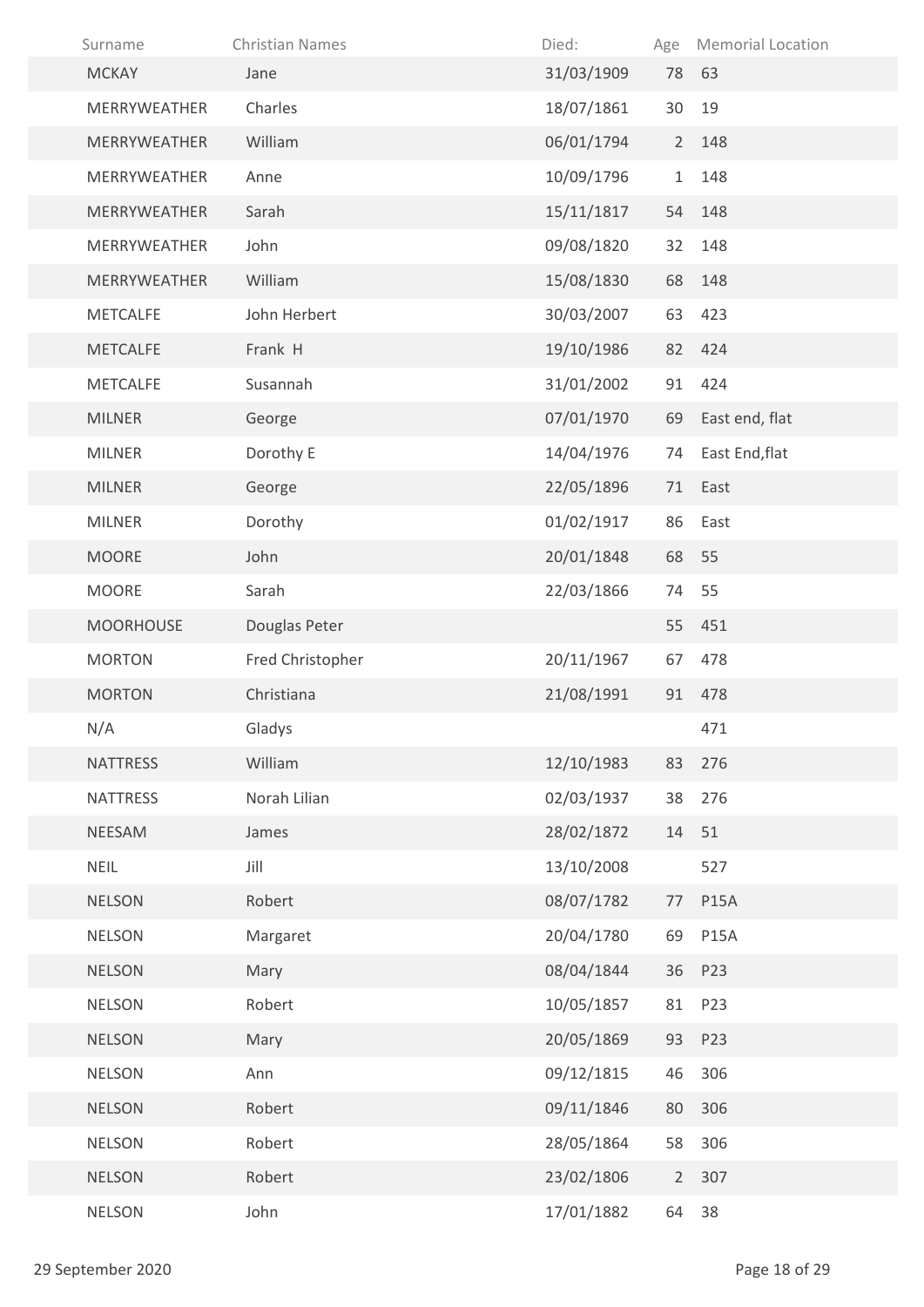| Surname           | <b>Christian Names</b> | Died:      | Age          | <b>Memorial Location</b> |
|-------------------|------------------------|------------|--------------|--------------------------|
| <b>NELSON</b>     | William                | 12/01/1790 | 40           | 310                      |
| <b>NELSON</b>     | Ann                    |            |              | 310                      |
| <b>NELSON</b>     | Margaret               |            | 30           | 310                      |
| <b>NICHOLSON</b>  | Hutchinson             | 13/01/1933 | 69           | 107                      |
| <b>NICHOLSON</b>  | Mary Elizabeth         | 19/04/1933 | 65           | 107                      |
| <b>NICHOLSON</b>  | Ethel                  | 13/02/1926 | 30           | 379                      |
| <b>NIXON</b>      | William Nixon          | 31/01/1988 | 73           | 505                      |
| <b>NIXON</b>      | Edna May Nixon         | 23/04/2002 | 87           | 505                      |
| <b>NO NAME</b>    |                        |            |              | 73                       |
| <b>NO SURNAME</b> | Edward                 |            |              | 321                      |
| <b>NO SURNAME</b> | Elizabeth              |            |              | 321                      |
| NO SURNAME        | Mary                   |            |              | West                     |
| <b>NO SURNAME</b> | Thomas                 |            |              | 198                      |
| NO SURNAME        | Simon                  |            |              | 198                      |
| <b>NOT CLEAR</b>  | Edward                 |            |              | 121                      |
| <b>NOT CLEAR</b>  | James                  | 27/05/1895 | 40           | 121                      |
| <b>NOT KNOWN</b>  |                        |            |              | 179                      |
| <b>NOT KNOWN</b>  |                        |            |              | 190                      |
| <b>NOT KNOWN</b>  |                        |            |              | 192                      |
| OLIVER            | Jacob                  | 10/11/1862 | 75           | 13                       |
| OLIVER            | Clarinda               | 09/09/1880 |              | 96 13                    |
| OLIVER            | Jacqui                 | 13/12/2005 |              | 528                      |
| <b>PARK</b>       | Margaret               | 28/01/1824 | 50           | 57                       |
| PARK              | Mary                   |            | $\mathbf{1}$ | 57                       |
| <b>PARK</b>       | Matthew                |            | 62           | 57                       |
| PARKER            | Thomas                 |            |              | Interior                 |
| PARKER            | Hannah                 |            |              | Interior                 |
| PARKER/BARKER?    | Eleanor                |            |              | 93                       |
| PARKER/BARKER?    | Thomas                 |            |              | 93                       |
| PATTINSON         | Margaret               | 17/04/1878 | 69           | 10                       |
| PATTINSON         | James                  | 16/05/1893 | 77           | 10                       |
| <b>PAYNE</b>      | Sylvia                 |            |              | 519                      |
| PEARSON           | Mary Jane              | 24/02/1894 | 29           | 287 NW                   |
| PEARSON           | Margaret               | 10/01/1894 | $\mathbf{1}$ | 287 NW                   |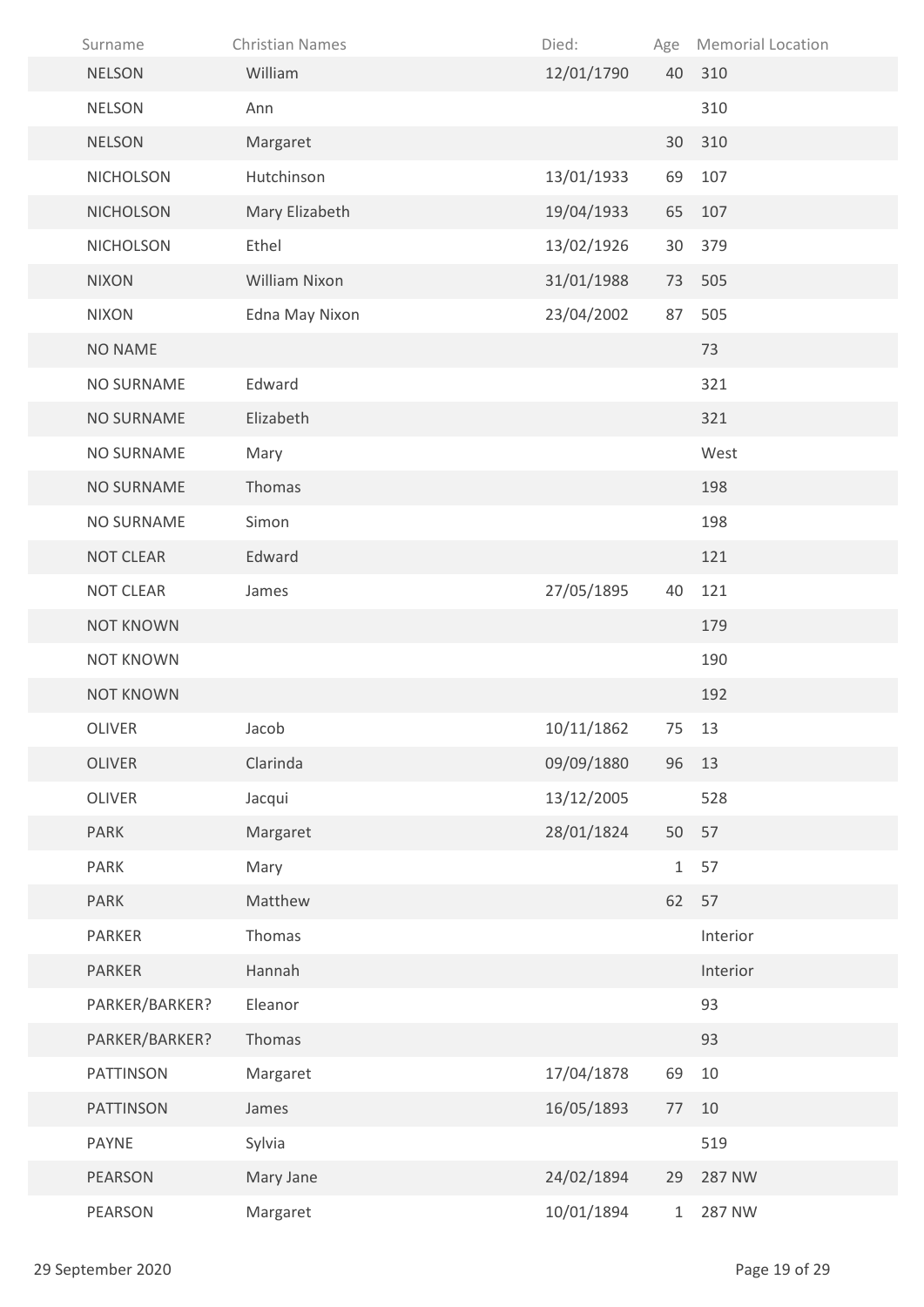| Surname         | <b>Christian Names</b>  | Died:      | Age          | <b>Memorial Location</b> |
|-----------------|-------------------------|------------|--------------|--------------------------|
| PEARSON         | Susan                   | 10/03/2017 |              | 64 507                   |
| PEIRSON/PIERSON | Dorothy                 | 20/11/1792 | 39           | 105                      |
| PEIRSON/PIERSON | Elizabeth               | 13/02/1798 | 62           | 105                      |
| PEIRSON/PIERSON | Thomas                  | 06/11/1837 | 77           | 105                      |
| <b>PINK</b>     | Bill                    |            |              | 518                      |
| <b>PINK</b>     | Peggy                   |            |              | 518                      |
| <b>PINKNEY</b>  | Joan                    | 05/05/2018 | 79           | 422                      |
| PLAYER          | Norman William          | 22/10/1987 | 70           | 271                      |
| PLAYER          | Alice Maud              | 06/05/1960 | 62           | 272                      |
| PLAYER          | William                 | 05/01/1967 | 71           | 272                      |
| <b>PLEWS</b>    | Elizabeth               |            | 82           | 129                      |
| <b>PLEWS</b>    | Jane                    | 23/12/1903 | 68           | 129                      |
| <b>PLEWS</b>    | Margret                 |            | 80           | 129                      |
| POGORZELSKI     | Violet Elizabeth (Betty | 06/12/2007 | 79           | 394                      |
| PORGOZELSKI     | Henry                   |            | 67           | 394                      |
| <b>POTTER</b>   | Frances Emma            | 15/01/1882 | $\mathbf{1}$ | 67                       |
| <b>POTTS</b>    | Joyce Esme              | 21/09/2010 | 88           | 434                      |
| <b>POTTS</b>    | Layton Lowes            | 07/10/2014 | 93           | 434                      |
| <b>PRATT</b>    | Ralph                   | 08/07/1989 | 73           | 504                      |
| PRATT           | Kathleen Joan (Kathy)   | 01/02/2012 | 73           | 504                      |
| RAINE           | John                    | 24/09/1764 |              | 62 P6                    |
| RAINE           | Thomas                  | 02/01/1875 | $2^{\circ}$  | 152                      |
| RAINE           | Cuthbert                | 03/10/1881 |              | 152                      |
| REED            | Rev Christopher         | 21/03/1894 | 78           | 31                       |
| <b>REEKS</b>    | Ann Susan               |            |              | 530                      |
| <b>REYNOLDS</b> | John                    | 22/11/1851 | 33           | 126                      |
| <b>REYNOLDS</b> | Thomas                  |            |              | 126                      |
| RICHARDSON      | William Austen          | 22/07/1999 | 78           | 500                      |
| RICHARDSON      | Elizabeth Mary          | 06/05/2010 | 86           | 500                      |
| RICHARDSON      | Mary Jane               | 03/07/1882 | $\mathbf{1}$ | <b>P11A</b>              |
| RICHARDSON      | Mary Jane               | 07/03/1882 |              | 0 <sub>32</sub>          |
| RICHARDSON      | John                    | 02/04/1930 | 82           | 32                       |
| RICHARDSON      | Ellenor                 | 29/06/1927 | 76           | 32                       |
| RICHARDSON      | George Bernard          |            | 11           | 162                      |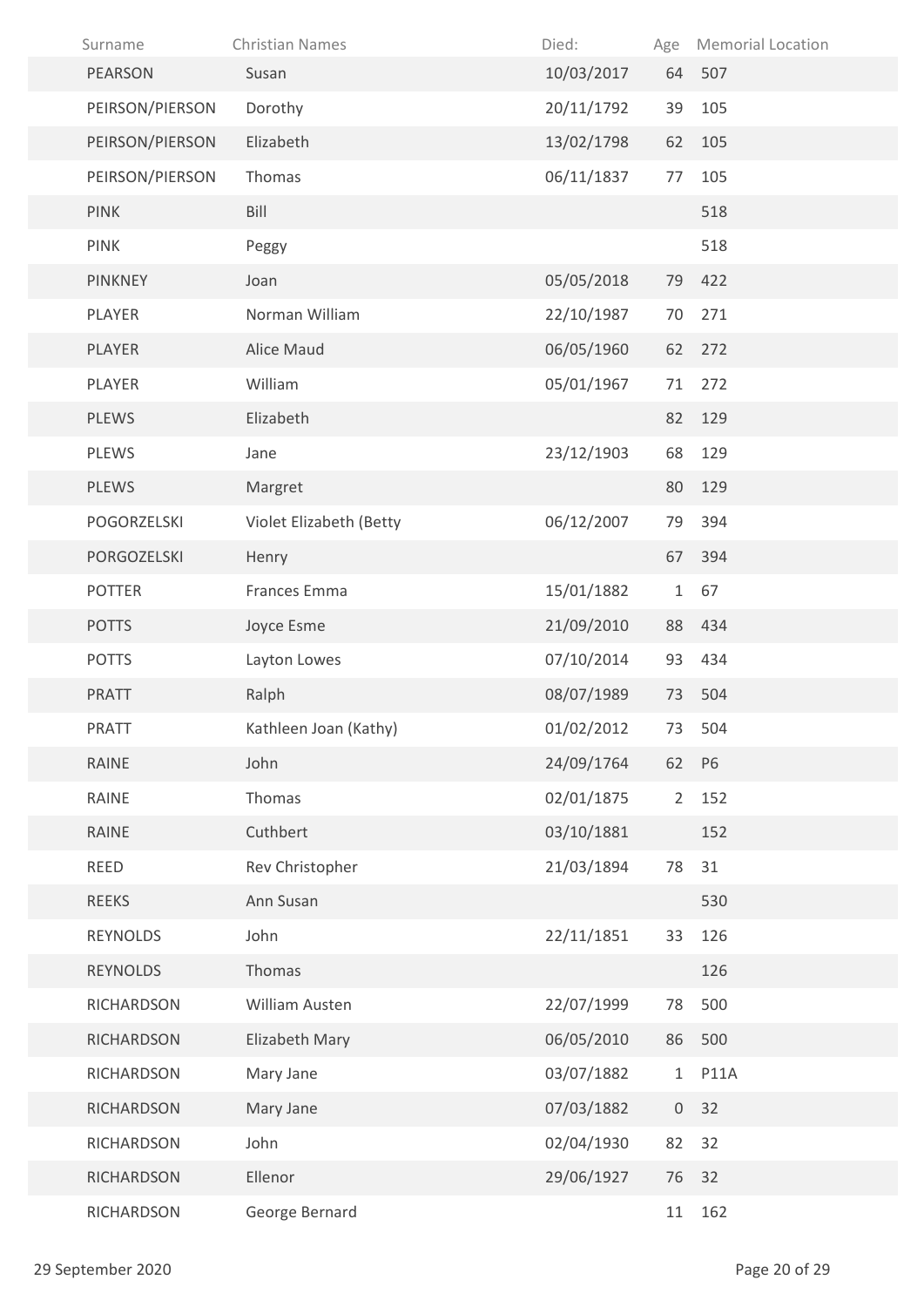| Surname         | <b>Christian Names</b> | Died:      | Age            | <b>Memorial Location</b> |
|-----------------|------------------------|------------|----------------|--------------------------|
| <b>RICKERBY</b> | Jane                   | 09/06/1751 | 16             | 175                      |
| RIDLEY          | Lydia                  | 02/03/1816 | 63             | 84                       |
| RIDLEY          | George                 | 17/02/1840 | 92             | 84                       |
| <b>ROBINSON</b> | Wilson                 |            |                | War Mem.S.Aisle          |
| <b>ROBINSON</b> | Ann                    |            |                | P <sub>9</sub>           |
| <b>ROBINSON</b> | Margaret               |            |                | P9                       |
| <b>ROBINSON</b> |                        |            |                | 199                      |
| <b>ROBINSON</b> | John                   | 06/05/1860 | 29             | 94                       |
| <b>ROBINSON</b> | Thomas                 | 07/01/1868 | 75             | 94                       |
| <b>ROBINSON</b> | Elizabeth              | 26/12/1886 | 95             | 94                       |
| <b>ROBINSON</b> | Christopher            | 27/04/1874 | 80             | 129                      |
| <b>ROBINSON</b> | Mary                   | 10/12/1840 | 83             | 130                      |
| <b>ROBINSON</b> | Mary                   |            |                | 157                      |
| <b>ROBINSON</b> | $\cdots$               |            |                | 161                      |
| <b>ROBINSON</b> | Ann                    | 22/02/1814 | 92             | 161                      |
| <b>ROBINSON</b> | John                   |            |                | 161                      |
| <b>ROBINSON</b> | Rachel                 |            | 5              | 161                      |
| <b>ROBINSON</b> | Eleanor                | 01/12/1808 |                | 161                      |
| <b>ROBSON</b>   | Thomas                 | 06/09/1828 | 48             | 183                      |
| ROBSON          | Ann                    | 13/07/1815 | 29             | 183                      |
| <b>ROBSON</b>   | Joseph                 | 13/06/1805 |                | 1 183                    |
| <b>ROBSON</b>   | Jane                   | 05/07/1825 | 17             | 183                      |
| <b>ROBSON</b>   | Hannah                 | 19/06/1832 |                | 60 44                    |
| <b>ROBSON</b>   | William                | 20/04/1825 | 21             | 44                       |
| <b>ROBSON</b>   | Elizabeth              | 01/04/1829 |                | 23 44                    |
| <b>ROBSON</b>   | George                 | 07/09/1836 | 38             | 44                       |
| <b>ROBSON</b>   | Arthur Valentine       |            |                | 481                      |
| <b>ROBSON</b>   | Ada                    |            |                | 481                      |
| <b>ROBSON</b>   | Peter Alan             | 28/03/2004 |                | 64 481                   |
| <b>ROGERS</b>   | Ann                    |            |                | 104                      |
| ROWELL/POWELL   | Jane (nee Brown)       | 08/07/1843 | 24             | P22                      |
| ROYAL           | <b>Robert Alfred</b>   | 24/02/1937 | $\overline{4}$ | West                     |
| ROYAL           | Albert Edward          | 19/01/1969 | 65             | 25                       |
| ROYAL           | Sarah                  | 20/11/1971 | 73             | 25                       |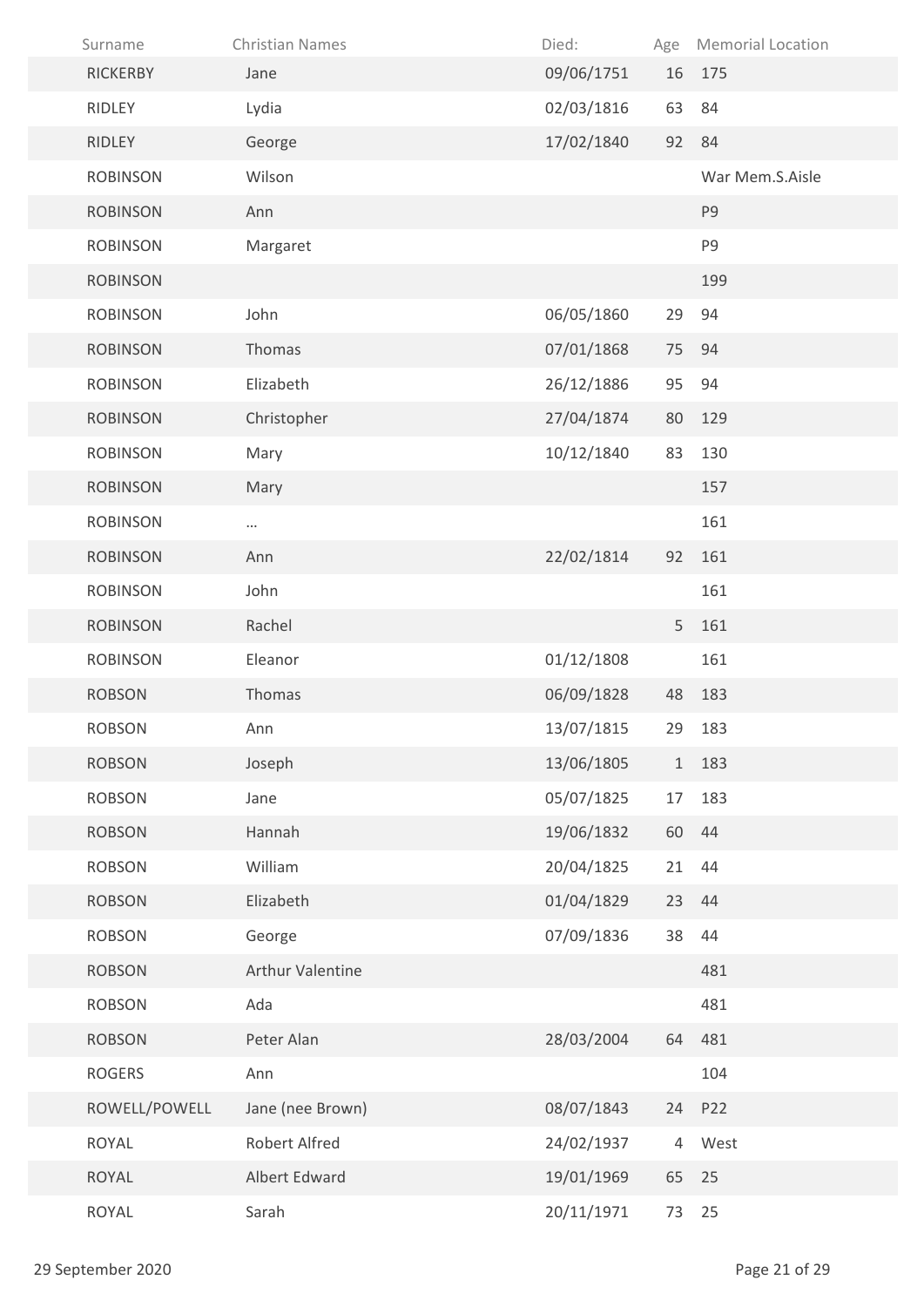| Surname         | <b>Christian Names</b> | Died:      | Age          | <b>Memorial Location</b> |
|-----------------|------------------------|------------|--------------|--------------------------|
| <b>RUDDOCK</b>  | Mary                   |            |              | 187                      |
| <b>RUDDOCK</b>  | Judith                 | 31/01/1811 | 79           | 188                      |
| <b>RUTTER</b>   | William                | 27/02/1795 | 40           | 149                      |
| <b>RUTTER</b>   | Ann                    | 24/01/1795 | 42           | 149                      |
| <b>RUTTER</b>   | John                   |            |              | 149                      |
| SANDILANDS      | Derek Richard          |            |              | 393                      |
| SAUNDERS        | Sidney                 | 07/04/1967 | 51           | 480                      |
| SAUNDERS        | Evelyn Isabel          | 29/02/1984 | 65           | 480                      |
| SAUNDERSON      | <b>Barbara</b>         | 26/04/1792 | 32           | Church Row               |
| SAUNDERSON      | George                 |            |              | Church Row               |
| SAYER           | Mary                   | 08/06/1891 | 77           | 23                       |
| SAYER           | Thomas                 | 08/12/1886 | 80           | 23West Section           |
| <b>SCAIFE</b>   | Ann                    | 17/03/1861 | 45           | 154                      |
| <b>SCAIFE</b>   | Thomas                 | 08/03/1867 | 28           | 154                      |
| <b>SCAIFE</b>   | William                | 11/06/1868 |              | 64 154                   |
| <b>SCORER</b>   | William                | 03/05/1825 | 74           | 89                       |
| <b>SCORER</b>   | Ann                    | 26/07/1866 | 86           | 89                       |
| SCOTT           | Jane                   | 23/12/1899 | 79           | 11                       |
| SCOTT           | William                | 12/08/1903 | 85           | 11                       |
| SCOTT           | William                |            |              | 11 17                    |
| <b>SCOTT</b>    | Elizabeth              | 06/09/1861 |              | 31 135                   |
| SCOTT           | George                 | 20/11/1996 |              | SE Crem Rem              |
| <b>SHARPLES</b> | Norman Vincent         | 11/12/1971 | 57           | 465                      |
| SHAW            | George                 | 27/05/1956 | 78           | 390                      |
| SHAW            | Edith                  | 19/12/1958 | 77           | 390                      |
| SHAW            | John                   | 26/04/1862 | 58           | 111                      |
| SHAW            | Jane                   | 29/03/1895 | 82           | 111                      |
| SHAW            | Elizabeth              | 30/01/1914 | 77           | 112                      |
| SHIPLEY         | Ann                    | 06/08/1742 |              | 189                      |
| <b>SHIPPEN</b>  |                        |            |              | 59                       |
| <b>SHIPPEN</b>  | Frances                | 17/10/1853 | 50           | 59                       |
| SIMPSON         | Jane                   | 14/11/1893 | 47 9         |                          |
| SIMPSON         | Debbie Louise          | 03/05/2015 | 41           | 508                      |
| SKELLY          | Peter                  |            | $\mathbf{1}$ | West Footpath            |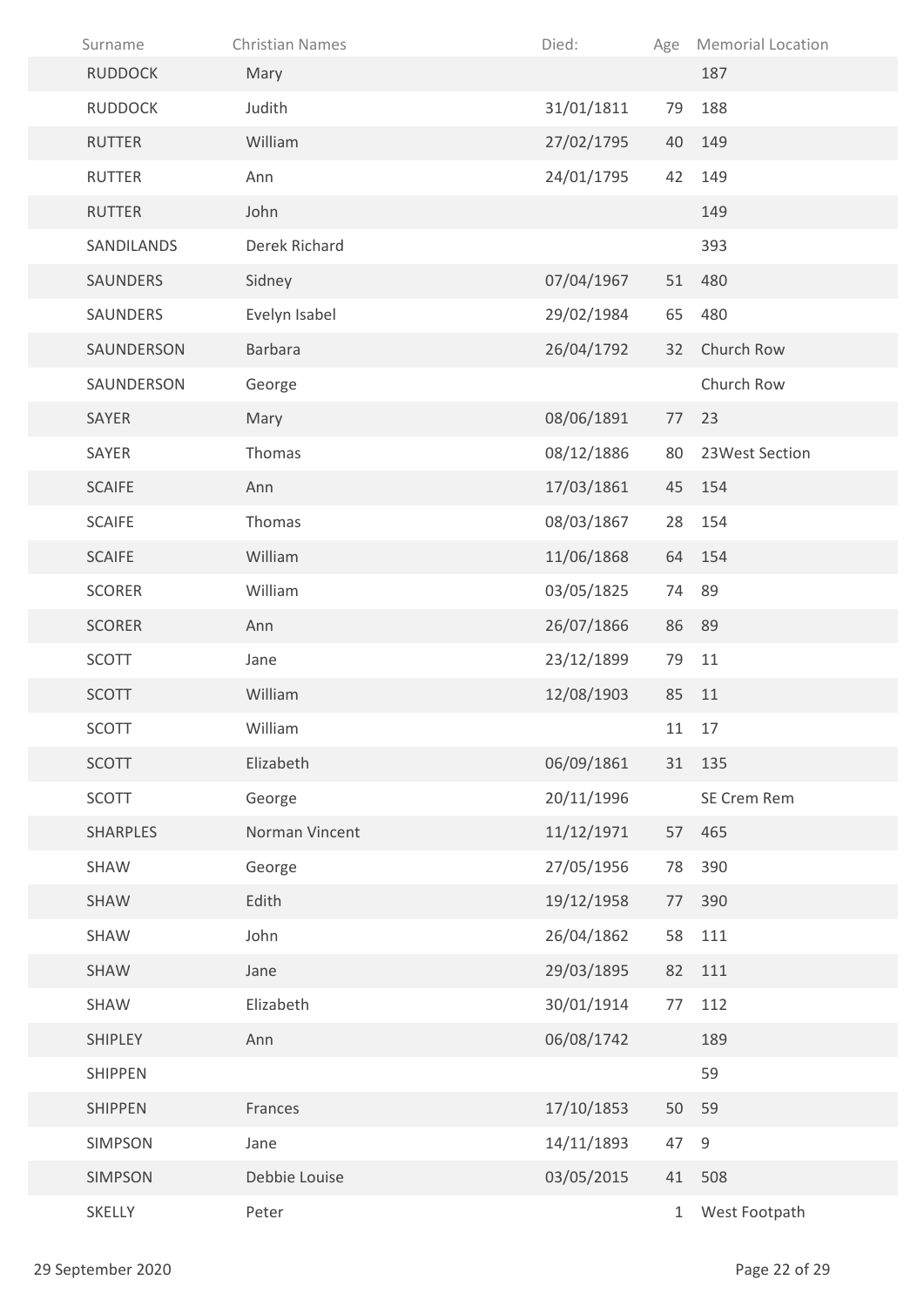| Surname            | <b>Christian Names</b> | Died:      | Age | <b>Memorial Location</b> |
|--------------------|------------------------|------------|-----|--------------------------|
| <b>SKELLY</b>      | <b>Agnes Margery</b>   | 09/12/2002 | 76  | W-adj path               |
| <b>SMITH</b>       | William                |            |     | 2S Wall Window           |
| <b>SMITH</b>       | Margaret               |            |     | 2S Wall Window           |
| <b>SMITH</b>       | Margaret               |            |     | 48                       |
| <b>SMITH</b>       | William                |            |     | 48                       |
| <b>SMITH</b>       | John                   | 29/01/1833 | 85  | 49                       |
| <b>SMITH</b>       | Jane                   | 04/12/1842 | 86  | 49                       |
| SMURTHWAITE        | Hannah                 |            |     | N Aisle                  |
| <b>SMURTHWAITE</b> | Thomas                 |            |     | N Aisle                  |
| SMURTHWAITE        | Thomas                 | 14/02/1831 | 3   | <b>SE</b>                |
| SMURTHWAITE        | Elizabeth              | 23/06/1848 | 15  | 299 SE                   |
| SMURTHWAITE        | Elizabeth              | 28/01/1855 | 91  | 299 SE                   |
| SMURTHWAITE        | Hannah                 | 16/03/1875 | 70  | 299 SE                   |
| SMURTHWAITE        | George                 | 24/10/1900 | 56  | 300 SE                   |
| SMURTHWAITE        | George                 | 10/08/1912 | 68  | 301SE                    |
| SMURTHWAITE        | Thomas                 | 12/05/1789 | 70  | 311                      |
| SMURTHWAITE        | Ann                    | 16/03/1820 | 88  | 311                      |
| SMURTHWAITE        | Thomas                 |            | 73  | 311                      |
| SMURTHWAITE        | Thomas                 |            | 3   | 311                      |
| SMURTHWAITE        | Elizabeth              | 27/12/1884 |     | 54 East                  |
| SOUTER             | John Robert            |            |     | War Mem.S.Aisle          |
| SOUTER             | William Henry          |            |     | War Mem.S.Aisle          |
| SOUTHERON          | Cuthbert               | 04/05/1763 |     | 194                      |
| SOUTHERON          | Stephen                |            |     | 194                      |
| SPEDDING           | Thomas                 | 14/01/1784 | 67  | P1                       |
| SPEDDING           | Elizabeth              | 14/12/1773 | 16  | P1                       |
| SPEDDING           | Elizabeth              | 01/04/1793 | 76  | P1                       |
| SPEDDING           | Thomas                 | 21/04/1756 | 82  | P <sub>2</sub>           |
| SPEDDING           | Mary                   | 25/09/1744 | 62  | P <sub>2</sub>           |
| SPEDDING           | Elizabeth              | 01/03/1719 | 31  | P <sub>2</sub>           |
| SPEDDING           | Mary                   | 21/07/1792 | 36  | <b>SE</b>                |
| SPEDDING           | Marmaduke              | 21/05/1849 | 88  | 130                      |
| SPEDDING           | Marmaduke              | 17/10/1805 | 81  | 131                      |
| SPEDDING           | Margaret               | 22/11/1807 | 72  | 131                      |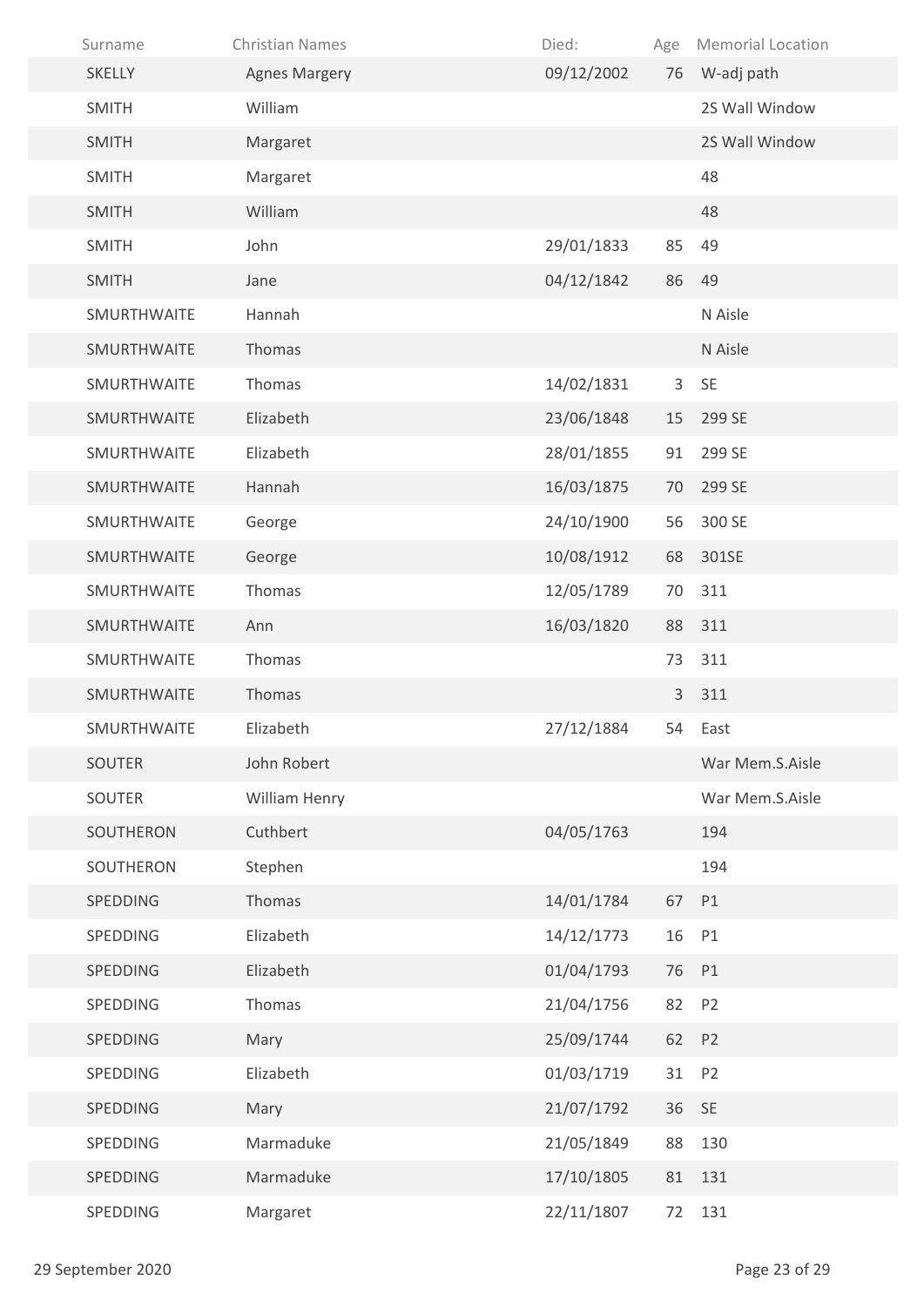| Surname                   | <b>Christian Names</b> | Died:      |                | Age Memorial Location |
|---------------------------|------------------------|------------|----------------|-----------------------|
| SPEDDING                  | William                | 20/11/1831 | 80             | 132                   |
| SPEDDING                  | Thomas                 | 21/08/1836 | 82             | 132                   |
| SPEDDING                  | William Henry          | 15/09/1829 | 51             | 133                   |
| SPEDDING                  | Sarah                  | 28/03/1805 | 26             | 133                   |
| SPEDDING                  | Elizabeth              | 29/09/1806 | $\overline{4}$ | 133                   |
| SPEDDING                  | Mary                   | 20/05/1810 | 24             | 133                   |
| SPEDDING                  | Thomas                 | 03/01/1815 | 11             | 133                   |
| SPEDDING                  | George                 | 01/05/1822 | 13             | 133                   |
| STAIRMAND                 | Elizabeth              | 02/03/1859 | 25             | 94                    |
| <b>STAMP</b>              | Jane                   | 15/05/1839 | 26             | 65                    |
| <b>STAMP</b>              | Paul                   | 13/08/1864 | 57             | 65                    |
| <b>STARLING</b>           | Kenneth                |            |                | n/a                   |
| <b>STARLING</b>           | Jean                   |            |                | n/a                   |
| <b>STONE FALLEN</b>       |                        |            |                | 151                   |
| <b>STONE FALLEN</b>       |                        |            |                | 298                   |
| <b>STONE FALLEN, ILLE</b> |                        |            |                | 274                   |
| <b>STONES</b>             | Matthew Edward         | 17/08/1996 | 74             | 410                   |
| <b>STOREY</b>             | Gillian Elizabeth      | 12/07/2006 | 54             | 405                   |
| <b>STOREY</b>             | George                 | 25/11/1999 | 77             | 401                   |
| <b>STOREY</b>             | Jean                   |            |                | 401                   |
| <b>STROKER</b>            | John                   | 27/04/1785 | $\overline{4}$ | 297                   |
| SWAINSTON                 | Matthias               | 10/05/1773 | 73             | <b>P13A</b>           |
| SWAINSTON                 | Susanna                | 30/05/1746 | 38             | <b>P13A</b>           |
| SWAINSTON                 | Ann                    | 26/08/1753 | 23             | <b>P13A</b>           |
| SWAINSTON                 | Elizabeth              | 07/02/1769 |                | 26 P13A               |
| SWAINSTON                 | Jane                   | 29/06/1826 | $\mathbf{1}$   | P20                   |
| SWAINSTON                 | Matthew                | 04/10/1852 | 69             | P20                   |
| SWAINSTON                 | Eleanor                | 17/03/1876 | 84             | P20                   |
| SWAINSTON                 | Jane                   | 12/09/1802 | 52             | <b>P13B</b>           |
| SWAINSTON                 | Matthias               | 03/02/1828 | 93             | <b>P13B</b>           |
| SWAINSTON                 | Matthias               | 03/02/1828 | 93             | 322                   |
| SWAINSTON                 | Henry                  |            |                | 317                   |
| SWAINSTON                 | Eleanor                | 29/11/1927 | 72             | 268                   |
| SWAINSTON                 | Susanne                | 10/02/1872 |                | 122                   |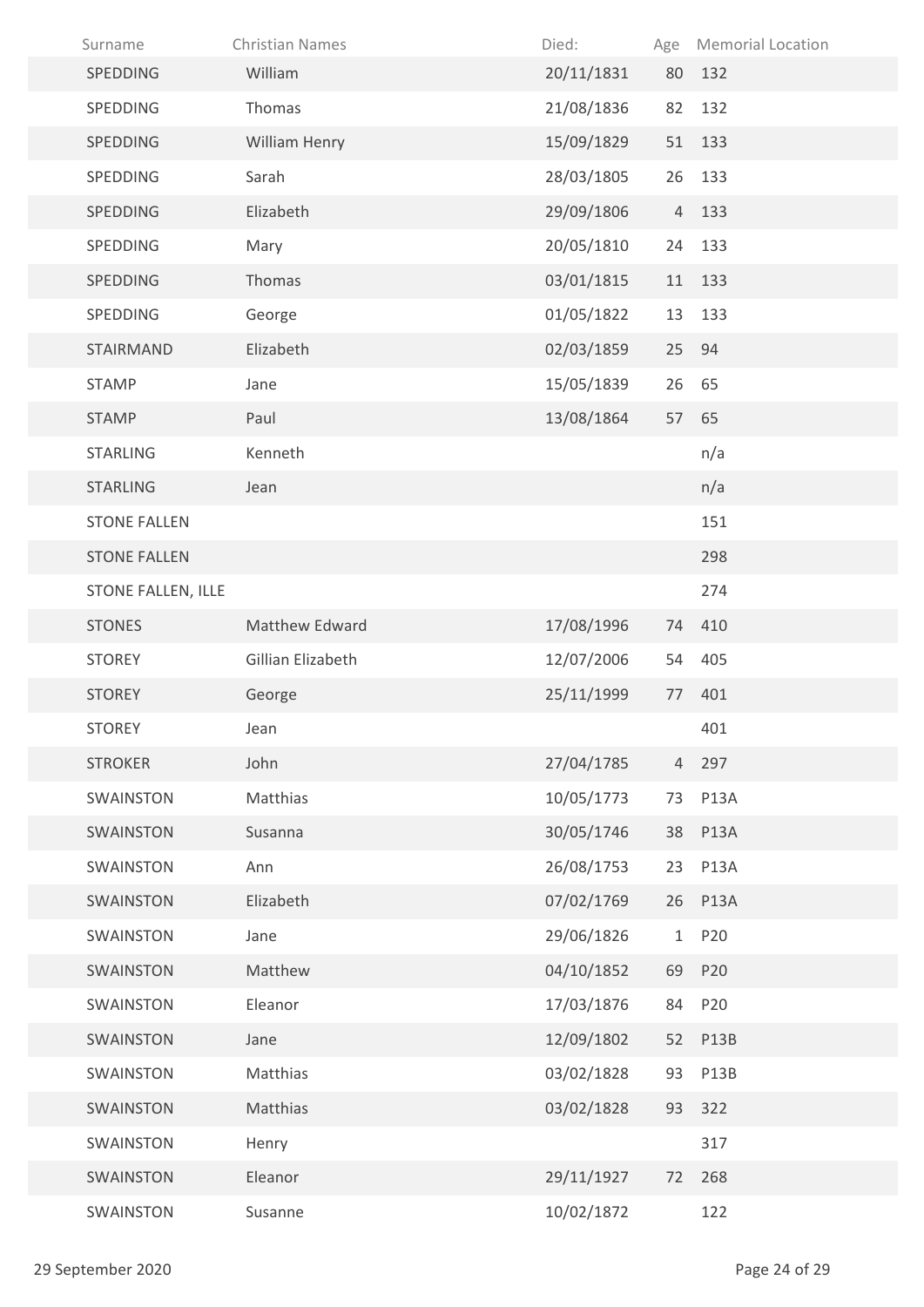| Surname         | <b>Christian Names</b> | Died:      | Age            | <b>Memorial Location</b> |
|-----------------|------------------------|------------|----------------|--------------------------|
| SWAINSTON       | Jane                   |            |                | 122                      |
| SWAINSTON       | Matthew                | 12/03/1876 | 54             | 122                      |
| SWAINSTON       | Mary Jane              | 26/07/1881 | 22             | 122                      |
| SWAINSTON       | Mary Ann               | 02/02/1905 | 49             | 123                      |
| SWAINSTON       | Martin                 | 03/04/1906 | 53             | 123                      |
| SWAINSTON       | Eleanor                | 22/12/1869 | 9              | 187                      |
| SWAINSTON       | Joseph                 | 08/01/1884 | 55             | 167                      |
| SWAINSTON       | Elizabeth              | 26/12/1884 | 28             | 167                      |
| SWAINSTON       | Jane                   | 13/07/1914 | 56             | 167                      |
| SWINBANK        | George Alan            | 17/05/2017 | 72             | 516                      |
| <b>SWIRE</b>    | Samuel                 | 26/11/1892 | 73             | SW Window                |
| <b>SWIRE</b>    | Roger                  | 04/04/1792 | 24             | North Aisle              |
| <b>SWIRE</b>    | Jane                   | 28/06/1798 | 32             | North Aisle              |
| <b>SWIRE</b>    | <b>Rev Samuel</b>      | 29/08/1799 | 27             | North Aisle              |
| SWIRE           | Margaret               | 18/11/1871 | $\overline{0}$ | 116                      |
| <b>SWIRE</b>    | Maria                  | 10/06/1878 | 3              | 117                      |
| <b>SWIRE</b>    | <b>Rev Samuel</b>      | 09/02/1776 | 76             | Interior                 |
| SWIRE           | <b>Bessy</b>           | 27/05/1857 | 84             | Interior                 |
| <b>SWIRE</b>    | Mary                   | 20/10/1816 | 22             | 338                      |
| <b>SWIRE</b>    | Mary                   | 13/12/1847 |                | 75 290 SE                |
| SWIRE           | Gertrude Elizabeth     | 25/01/1877 |                | 291 SE                   |
| SWIRE           | Samuel                 | 26/11/1892 | 72             | 292                      |
| <b>SWIRE</b>    | Mary                   | 10/06/1905 | 70             | 292                      |
| SWIRE           | Elizabeth              | 11/11/1847 | 27             | 293 SE                   |
| SWIRE           | Jane                   | 01/01/1837 | 9              | 294                      |
| SWIRE           | Henrietta              | 10/04/1837 | $\mathbf{1}$   | 294 SE                   |
| SWIRE           | Emma                   | 20/07/1850 | 27             | 294 SE                   |
| SWIRE           | John                   | 20/01/1860 | 68             | 295 SE                   |
| SWIRE           | Ann                    | 04/04/1882 | 86             | 296                      |
| TEASDALE        | Mary Jane              | 02/01/1963 | 84             | 488                      |
| <b>TEASDALE</b> | John                   | 14/05/1968 | 91             | 488                      |
| TEASDALE        | Florence               | 16/04/1978 | 58             | 489                      |
| <b>TEASDALE</b> | Frederick              | 11/06/1987 | 79             | 489                      |
| <b>THOMAS</b>   | Dorothy Ellen          |            |                | West Path                |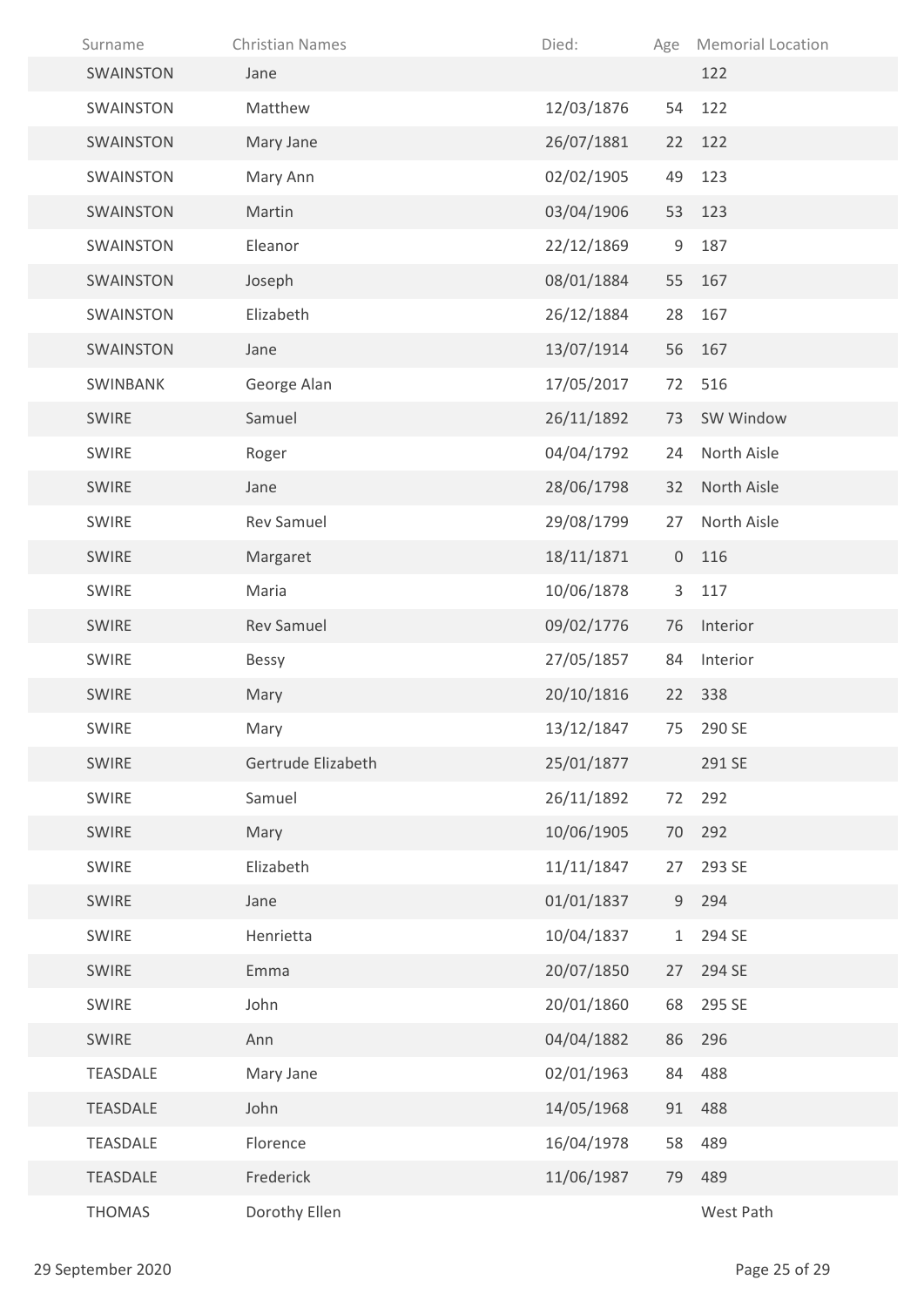| Surname         | <b>Christian Names</b> | Died:      | Age          | <b>Memorial Location</b> |
|-----------------|------------------------|------------|--------------|--------------------------|
| <b>THOMPSON</b> | John                   | 24/07/1981 |              | 58 440                   |
| <b>THOMPSON</b> | Enid                   | 24/07/2011 | 87           | 440                      |
| <b>THOMPSON</b> | Anthony                | 19/09/1804 | 55           | 182                      |
| <b>THOMPSON</b> | Jane                   | 09/11/1821 | 62           | 182                      |
| <b>THOMPSON</b> | Margaret               | 29/07/1797 | 11           | 182                      |
| <b>THOMPSON</b> | Charles                | 09/11/1811 | 21           | 182                      |
| <b>THOMPSON</b> | Anthony                | 12/04/1845 | 62           | 182                      |
| <b>THOMPSON</b> | William                | 19/09/1831 | 38           | 109                      |
| <b>THOMPSON</b> | Jane                   | 27/05/1840 | 56           | 109                      |
| <b>THOMPSON</b> | Elizabeth              | 09/04/1840 | 81           | 109                      |
| <b>THOMPSON</b> | Robert                 | 30/10/1846 | 80           | 109                      |
| <b>THOMPSON</b> | Elizabeth              | 09/03/1835 |              | 44 351                   |
| <b>THOMPSON</b> | Abraham                | 15/04/1847 | 24           | 351                      |
| <b>THOMPSON</b> | Abraham                | 08/02/1824 |              | 352                      |
| <b>THOMPSON</b> | Elizabeth              | 29/12/1826 |              | 86 352                   |
| <b>THOMPSON</b> | John William           | 05/01/1918 | 60           | 378                      |
| <b>THOMPSON</b> | Dorothy                | 19/06/1932 | 88           | 378                      |
| <b>THOMSON</b>  | Ada                    | 08/12/2006 | 81           | 460                      |
| <b>THORNTON</b> | John                   | 02/10/1977 |              | 29 450                   |
| THORNTON        | Robert (Sandy)         | 27/04/1981 |              | 48 442                   |
| <b>THORNTON</b> | Frederick              | 09/02/1971 | 60           | 468                      |
| <b>THORNTON</b> | Amy                    | 13/09/1981 | 72           | 468                      |
| <b>THORNTON</b> | James                  | 12/01/2000 | 62           | 400                      |
| <b>TODD</b>     | Margaret               | 02/06/1746 | $\mathbf{1}$ | P5A                      |
| <b>TODD</b>     | William                | 07/08/1766 | 84           | P5A                      |
| <b>TODD</b>     | Robert                 | 09/10/1766 | 19           | P <sub>5</sub> A         |
| <b>TODD</b>     | William                | 09/04/1727 |              | P <sub>5</sub> B         |
| <b>TODD</b>     | Margaret               | 02/06/1746 | $\mathbf{1}$ | P <sub>5</sub> B         |
| <b>TODD</b>     | Margaret               | 25/04/1874 | 56           | Main West                |
| <b>TODD</b>     | William                | 21/06/1866 | 10           | Main West                |
| <b>TODD</b>     | Francis                | 10/03/1886 | 66           | Main West                |
| <b>TODD</b>     | James                  | 19/02/1850 | 84           | <b>CR</b>                |
| <b>TODD</b>     | Matthew                |            |              | 30                       |
| <b>TODD</b>     | Ann                    |            |              | 30                       |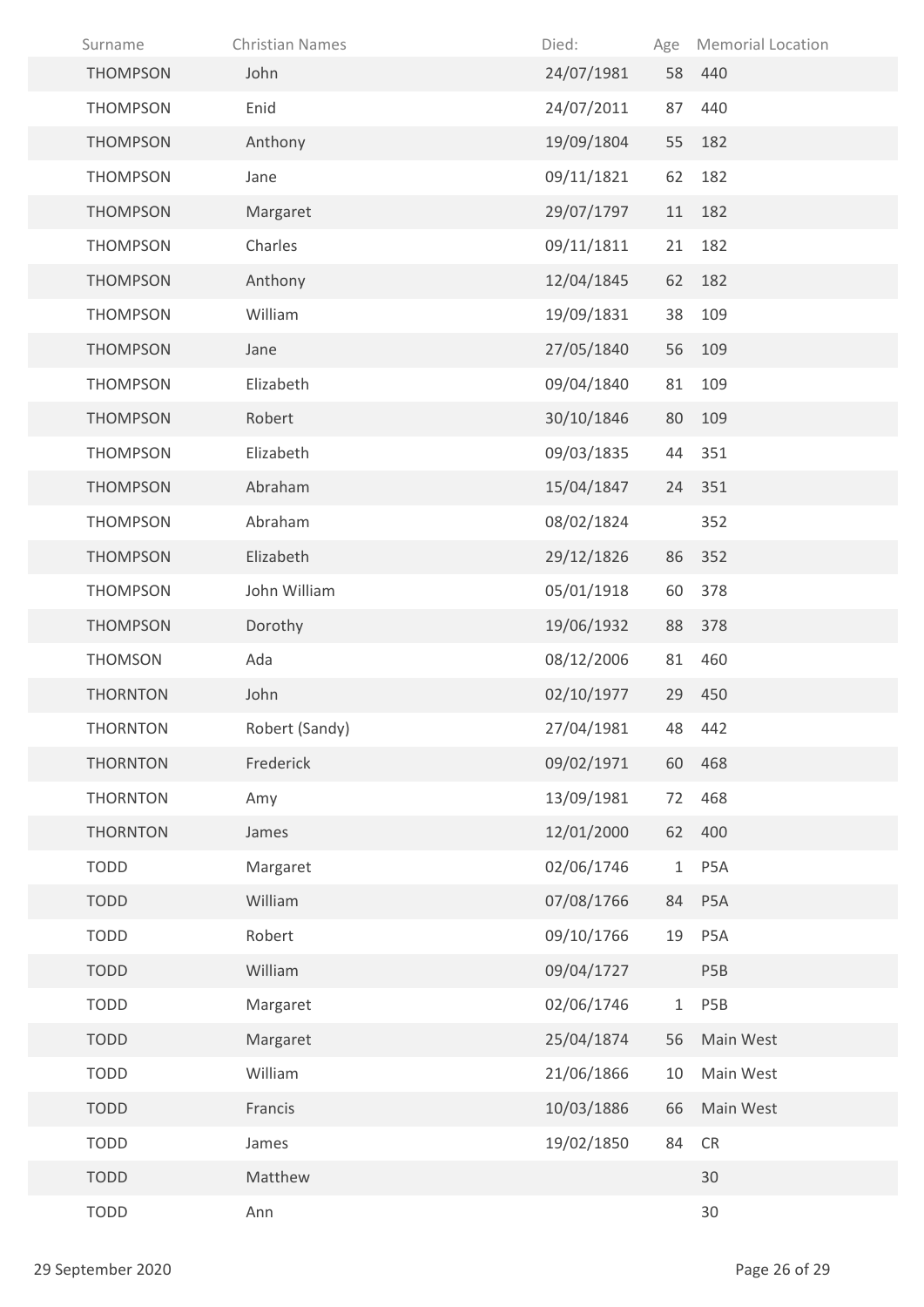| Surname                  | <b>Christian Names</b> | Died:      | Age  | <b>Memorial Location</b> |
|--------------------------|------------------------|------------|------|--------------------------|
| <b>TODD</b>              | Francis                | 06/06/1884 |      | 30 46                    |
| <b>TOMSON</b>            | Mary Elizabeth         |            |      | 120                      |
| <b>TOPHAM</b>            | Edward                 | 24/04/1837 |      | 4 95                     |
| <b>TOPHAM</b>            | Christopher            | 24/07/1851 | 74   | 96                       |
| <b>TOPHAM</b>            | Dorothy                | 29/03/1842 | 71   | 96                       |
| <b>TOTALLY ILLEGIBLE</b> |                        |            |      | $\overline{2}$           |
| <b>TROTTER</b>           | Charles Wensley        | 03/02/1937 | 62   | 106                      |
| <b>TROTTER</b>           | Thomas Henry           | 22/01/1947 | 70   | 106                      |
| <b>TROTTER</b>           | Catherine              | 17/02/1827 | 52   | 35                       |
| <b>TROTTER</b>           | Thomas                 | 01/04/1851 | 78   | 35                       |
| <b>TROTTER</b>           | George                 | 19/03/1920 | 81   | 380                      |
| <b>TROTTER</b>           | Mary                   | 01/07/1920 | 81   | 380                      |
| <b>TROTTER</b>           | Anne                   |            |      | 64                       |
| <b>TROTTER</b>           | George                 |            |      | 64                       |
| <b>TROTTER</b>           | Hunter                 | 15/04/1881 | 57   | 64                       |
| <b>TROTTER</b>           | Jane                   | 11/02/1911 | 75   | 64                       |
| <b>TROTTER</b>           | Elizabeth              | 31/01/1883 | 73   | 88                       |
| <b>TROTTER</b>           | George                 | 31/03/1885 | 81   | 88                       |
| <b>TROTTER</b>           | Gertrude Mary          | 15/06/1891 | 8    | 98                       |
| <b>TROTTER</b>           | Millie                 | 30/10/1912 | 27   | 98                       |
| <b>TROTTER</b>           | Thomas                 | 20/11/1928 | 77   | 98                       |
| <b>VART</b>              | Wendy Meredith         | 19/03/2005 | 58   | 415                      |
| WADE                     | Elizabeth              |            | 10   | 125                      |
| WADE                     | John Morley            | 31/10/1885 |      | 125                      |
| WADE                     | Jane                   | 09/05/1863 | 84   | 125                      |
| WAGGATE                  | Stephen                | 30/08/1783 | 50   | 172                      |
| WAGGATE                  | Hannah                 | 12/03/1836 | 100  | 173                      |
| WAGGATE                  | Stephen                | 30/08/1783 |      | West                     |
| WAISTELL                 | Diana                  | 12/06/1890 | 72 7 |                          |
| WAISTELL                 | Jane Ann               | 04/09/1847 | 8    | $\overline{7}$           |
| WAKE                     | John                   | 08/08/1844 | 76   | $\overline{7}$           |
| WAKE                     | Jane                   | 30/03/1838 | 62   | $\overline{7}$           |
| WALBRAN                  | Mary                   | 08/02/1878 | 74   | 20                       |
| WALBURN                  | Dorothy Ann            | 06/01/1966 | 96   | 485                      |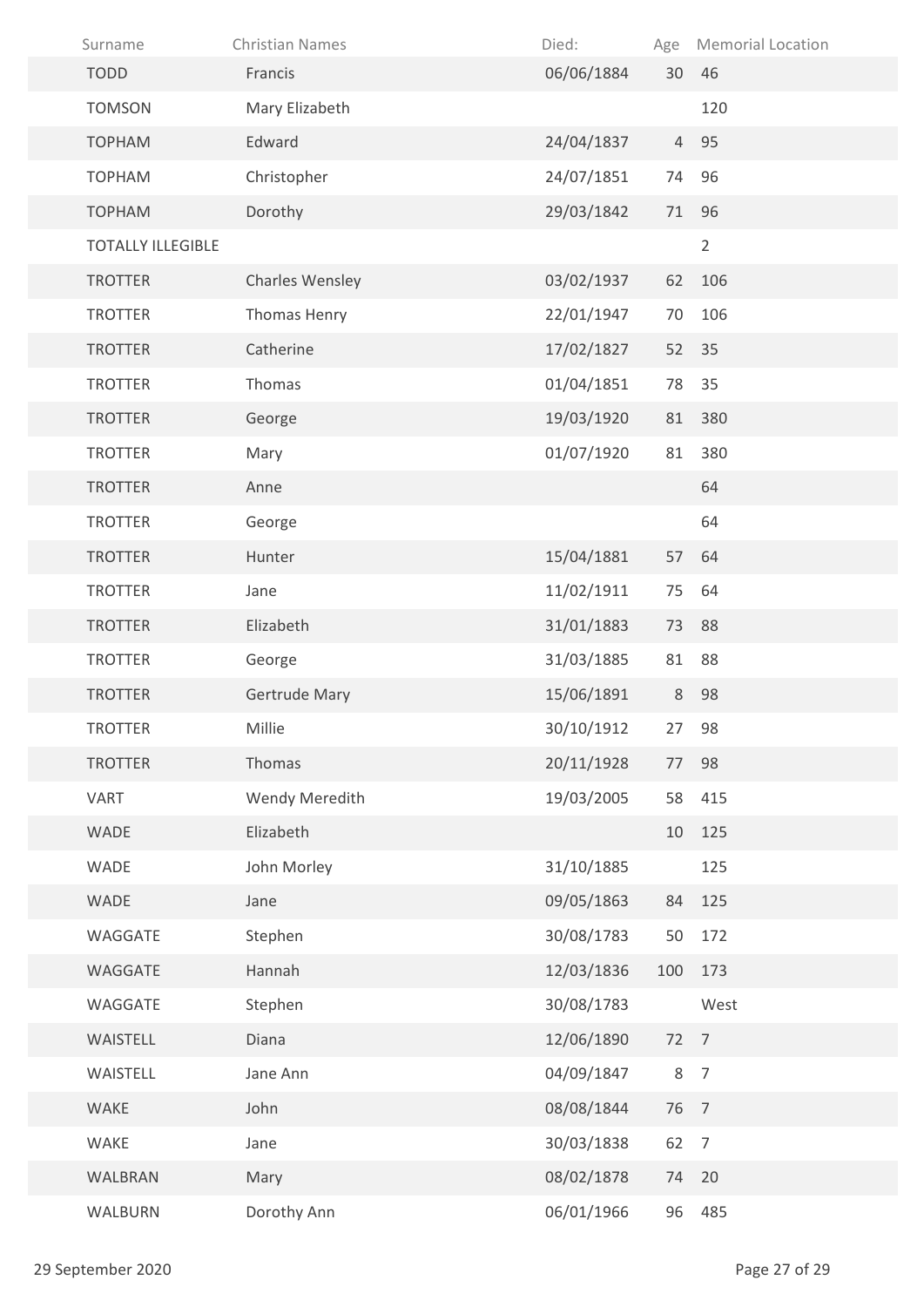| Surname        | <b>Christian Names</b> | Died:      | Age | <b>Memorial Location</b> |
|----------------|------------------------|------------|-----|--------------------------|
| WALKER         | William                | 22/12/1730 |     | 191                      |
| WALLER         | Mary Una               | 13/10/2006 | 75  | 414                      |
| WALLER         | George William         | 09/12/1978 |     | West                     |
| WALLER         | Irene Hilda            | 09/02/1992 | 91  | 163                      |
| WALLER         | lan                    | 20/01/1950 |     | 163                      |
| WALLER         | <b>Brian William</b>   | 01/02/2019 | 92  | 414                      |
| WALLS          | William                |            |     | West, path               |
| WALLS          | Isabella               |            |     | 160                      |
| WARDELL        | Robert                 | 09/01/1845 | 25  | 173                      |
| WARDELL        | Robert                 | 08/09/1841 | 59  | 173                      |
| WARDELL        | Elizabeth              | 02/01/1859 | 36  | 173                      |
| WARDELL        | Jane                   | 05/06/1869 | 84  | 173                      |
| WARDELL        | Jane                   | 08/09/1861 | 47  | 173                      |
| WARDELL        | Thomas                 | 24/10/1779 | 65  | 353                      |
| WARDELL        | Elizabeth              | 22/09/1785 | 80  | 353                      |
| WARDELL        | Thomas                 | 11/07/1828 | 83  | 193                      |
| <b>WATSON</b>  | Henry                  | 19/06/1775 | 39  | <b>SE</b>                |
| <b>WEBSTER</b> | George                 | 29/04/1809 | 55  | 71                       |
| <b>WEBSTER</b> | Maryann                | 25/04/1811 | 17  | 71                       |
| WEBSTER        | George                 | 24/01/1813 |     | 20 71                    |
| WEBSTER        | Margaret               |            |     | 62 71                    |
| WEBSTER        | Marmaduke              | 17/07/1817 | 32  | 71                       |
| <b>WEBSTER</b> | Thomas                 | 04/05/1861 | 71  | 72                       |
| WEBSTER        | Margaret               | 15/01/1872 | 80  | 72                       |
| WEBSTER        | Mary                   | 03/11/1866 | 32  | 72                       |
| WEBSTER        | <b>Henry Foggy</b>     |            |     | 79                       |
| WEBSTER        | Dinah                  |            |     | 79                       |
| WEBSTER        | Richard                | 03/01/1832 |     | 80                       |
| WEBSTER        | Dinah                  | 13/06/1837 | 9   | 80                       |
| WEBSTER        | Elizabeth              |            | 3   | 80                       |
| WELDON         | George                 | 18/05/1808 | 76  | 308                      |
| WELFORD        | Violet Annie           | 25/12/1972 | 79  | 461                      |
| WELFORD        | Isaac                  | 15/10/1982 | 84  | 461                      |
| WETHERILL      | William                | 22/09/1753 | 50  | 174                      |